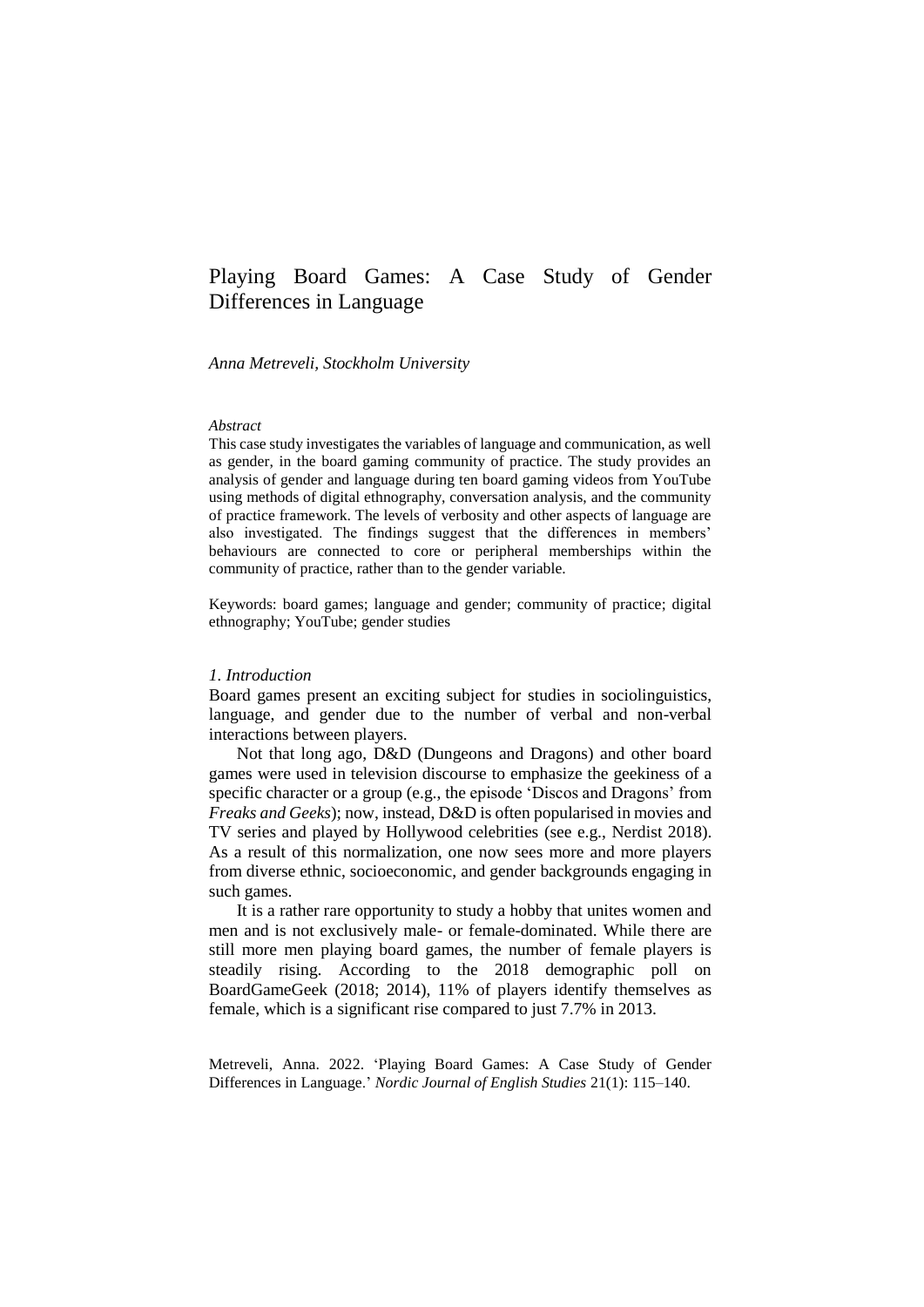I use digital ethnography and the community of practice (CofP) approach to analyze gender patterns of behaviour in gaming group dynamics. This approach resulted in an exploration of variation based on its local significance. Since all the games were recorded and uploaded on YouTube, I had no influence or input over the repertoire of this group as a researcher.

My study does not treat gender and language from the so-called 'myth of Mars and Venus' [\(Cameron, 2007\); r](#page-19-0)ather than looking for language differences specifically, I analyze gender and language during interactions and conversations between female and male gamers by using conversation analysis (CA). Previous studies of games have focused on gender differences and traditional dichotomies such as 'girls like cooperation' and 'boys like confrontation', while often ignoring the in-game interactions between players (e.g., Lever 1976; [Adler et al.](#page-19-0) 1992; [Thorne](#page-19-0) 1993). In contrast, my study focuses on the gamers' contributions to the gameplay. Overall, this research aims to investigate language and communication in board games by expanding the term community of practice (CofP) from the digital world of online multiplayer games (Newon 2011, 2016) into the more physical, interaction-based world of hobbies such as board games.

I begin with an outline of previous studies in the field of gender and the CofP. A brief description of current statistical information about gender in the board gaming community of practice will be presented. I then conclude with a short case study about the language behaviour of men and women during ten board gaming sessions recorded for the show *GameNight!* on YouTube.

One key aspect of the investigation will be the levels of verbosity during the games. Section 4.2 will cover the aspect of gender in relation to asking questions in the CofP. Other differences in language and gender, such as proposals and politeness, will be investigated in more detail in sections 4.3 and 4.4.

### *2. Background*

The majority of research papers about board gaming are closely connected with the fields of language teaching (e.g. Ghory 2004; Zagal et al. 2006; Treher 2011; Laski and Siegler 2014), early children's development (e.g. Matorin and McNamara 1996; Siegler and Ramani 2008), and healthcare (e.g. Cheng 2018; Dartigues et al. 2013; Gauthier et al. 2019). In terms of gender and gaming, more attention is given to online video games (Newon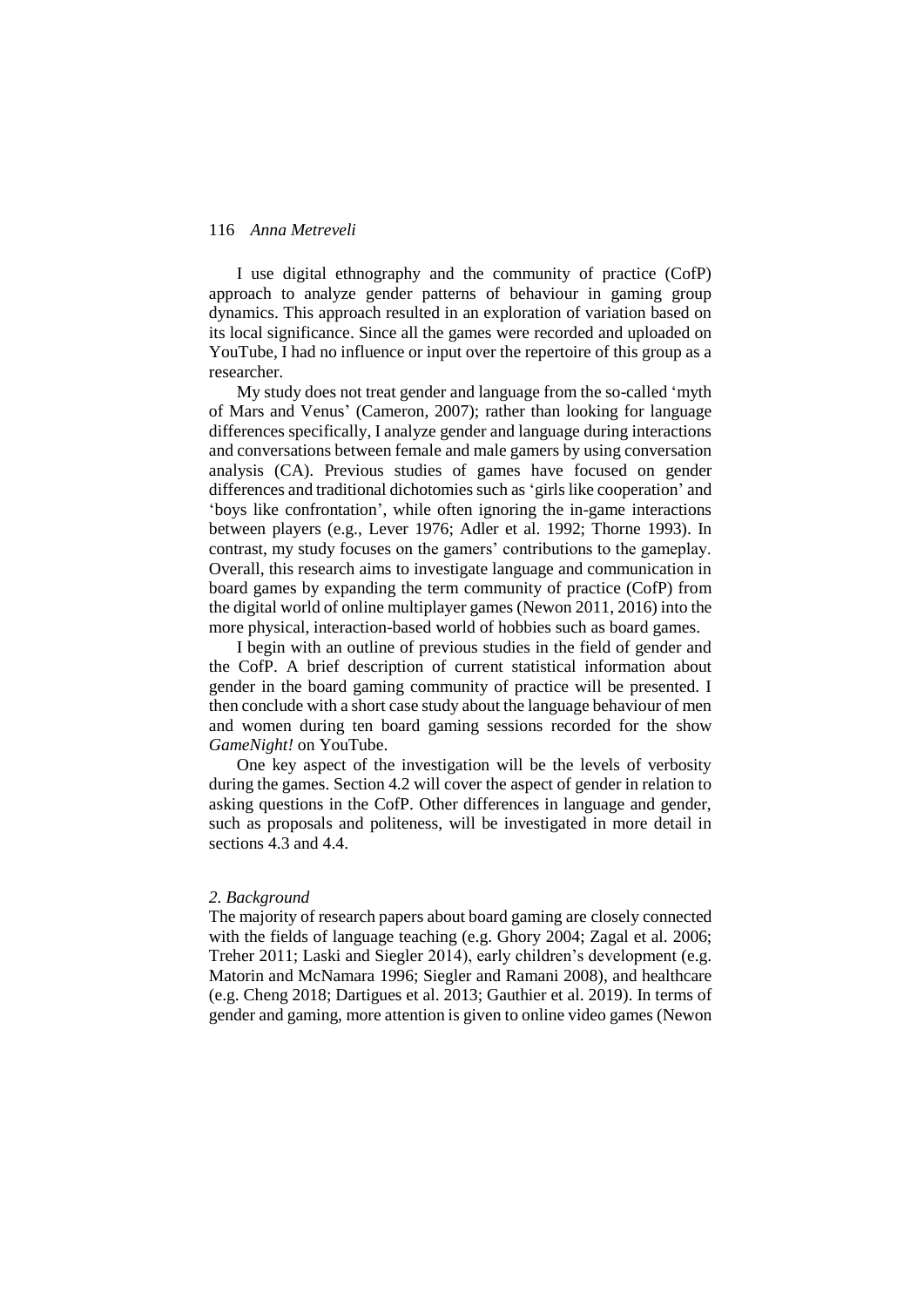2011, 2016) and gender representation of characters in games (e.g. Cassel and Jenkins 2000; Greenberg et al. 2010; Wohn 2011; Oliviander 2019) than to the gender balance and roles within the board gaming community itself.

Robin Lakoff (1972), a pioneer scholar of gender and language, suggested that women and men speak differently and that these differences are reflected in women's subordinate behaviour within society. Lakoff regarded women's language from the perspective of its deficit and aimed at achieving equality by lessening the importance of women's language. In contrast, liberal cultural feminism approached language and gender from a different perspective. Deborah Tannen, a prominent proponent of the difference theory, popularized the science of gender differences in speech. She argued that boys and girls belong to different subcultures and that their language differences are similar to those experienced by people from different ethnicities or class backgrounds. She argued further that these differences can even result in the equivalent of cross-cultural miscommunication (Tannen 1992).

Recent studies in language and gender have moved significantly forward from the predominantly sexist rhetoric of the twentieth century, and some researchers now believe that different identities of a person override gender identities (Wodak 2008). However, the dominant modern ideology regarding gender still includes research about gender differences. Thus, one should be constantly aware of the so-called 'gender oversensitivity' (Ehrlich et al. 1991: 180) that can occur when people disregard other identities in favor of assuming that gender identities play the crucial role.

Given this concern, some researchers have turned their attention from gender differences to social identities. For instance, Eckert and McConnell-Ginet (2013) focused their research on the functioning of language within the community of practice (CofP). After its introduction (Lave 1988; Wenger 1998), Eckert and McConnell-Ginet reinterpreted this term for use in sociolinguistics by challenging earlier approaches in language and gender in sociolinguistics. For example, groups that have developed specific ways of interacting and talking to each other can be described as the CofP, meaning 'the level of social organization at which people experience the social order on a personal and day-to-day basis' [\(Eckert and McConnell-Ginet](#page-19-0) [2013:](#page-19-0) 58). These groups are not usually created spontaneously but form around a common hobby, belief, or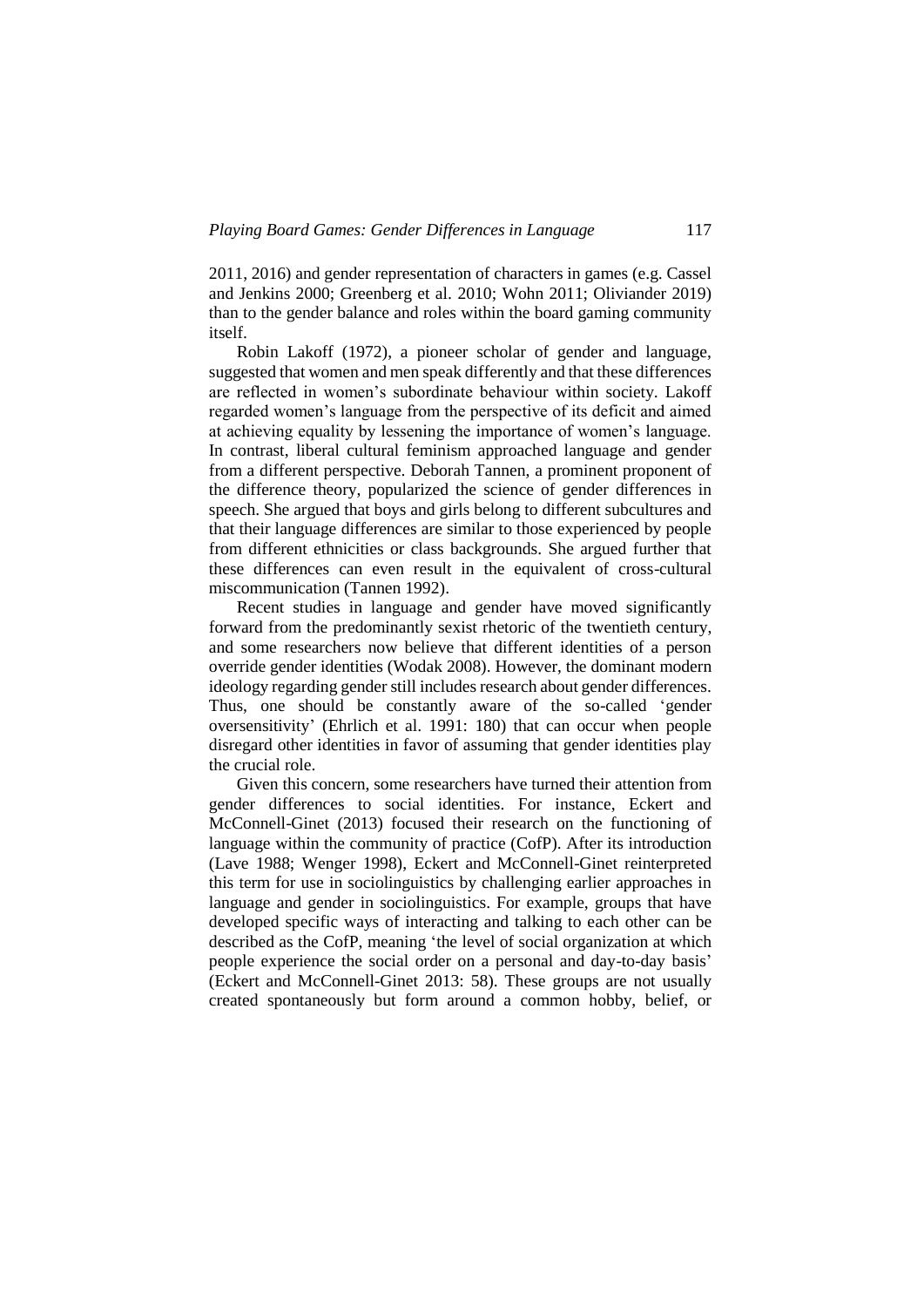situation. Communities of practice are three-dimensional and include *mutual engagement*, a *joint enterprise,* and a *shared repertoire* (Wenger 1998: 73). King (2019: 61‒63) analyzed language and gender studies that used the CofP approach (e.g. Holmes and Meyerhoff 1999; Ehrlich 1999; Freed 1999) and concluded that women in these studies could not be considered communities of practice because they did not know each other and, thus, were not mutually engaged in a joint enterprise. According to King, only Bucholz's (1999) 'nerd girls' study managed to correctly identify a community of practice. This particular study focused on the girls in the 'nerdy' club and demonstrated their belonging to the CofP by providing ethnographic and discourse analysis.

Usually, it can be concluded that the CofP has been formed after applying the 14 indicators of a CofP, as developed by Wenger (1998: 130– 131):

- 1) sustained mutual relationships harmonious or conflictual
- 2) shared ways of engaging in doing things
- 3) the rapid flow of information and propagation of innovation
- 4) absence of introductory preambles, as if conversations and interactions were merely the continuation of an on-going process
- 5) very quick setup of a problem to be discussed
- 6) substantial overlap in participants' descriptions of who belongs
- 7) knowing what others know, what they can do, and how they can contribute to an enterprise
- 8) mutually defining identities
- 9) the ability to assess the appropriateness of actions and products
- 10) specific tools, representations, and other artefacts
- 11) local lore, shared stories, inside jokes, knowing laughter
- 12) jargon and shortcuts to communication as well as the ease of producing new ones
- 13) certain styles recognized as displayed membership
- 14) a shared discourse that reflects a certain perspective on the world.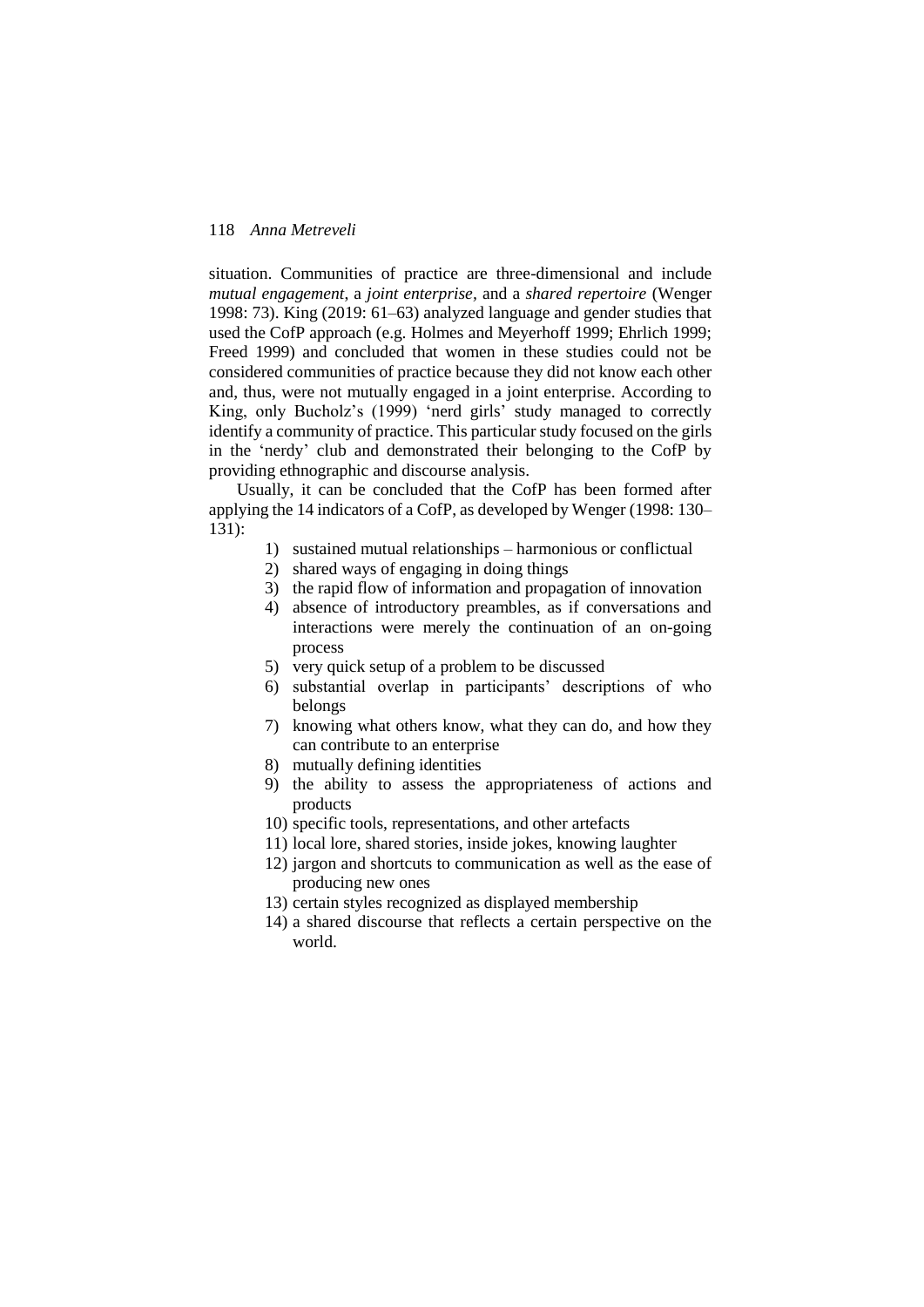Most of these features are present within a group of people who regularly play board games together; therefore it can be concluded that regular board gaming groups usually become CofPs.

Wenger (1998:149–164) also incorporated both CofPs and identity into his analysis, arguing that 'our identity is formed through participation as well as reification'; thus a person's membership constitutes their identity. I believe that a similar analysis of individual players' behaviour is possible when it comes to the board gaming CofP.

Even though Wenger does not directly connect the CofP to Goffman's (Goffman 1967) term 'face', both mutuality of engagement and negotiability of a repertoire, as well as the face-to-face interaction within the CofP, can be linked to the concept of 'face'.

The term 'face' is usually understood as a situation in which a person might present from their most desirable side, one that others might enjoy and appreciate. Eckert and McConnel-Ginet (2013: 59) consider it to be a 'social glue' that keeps people together in various social situations, pointing out (2013: 91) that human discourse is formed by contributions from speakers and the number of contributions from both male and female speakers mostly depends on their ability to be heard. Initially, the terms of 'positive' and 'negative face' were introduced through their connection to politeness by arguing that a person tries to promote 'positive face' by saying and doing things that other people would find appealing, thus painting a more positive image of oneself in the eyes of others [\(Brown and](#page-19-0)  [Levinson 1987\).](#page-19-0) However, each person also cares about their own negative face, when actions and independent beliefs should receive support and respect without any influence from other people. Throughout my analysis of board gaming interactions, several examples of face-threatening or face-saving acts can be seen.

Another aspect of the board gaming community of practice that makes it attractive for sociolinguistic research is that it promotes healthy competitiveness, which is closely connected with Wenger's indicators of the CofP (1998: 130‒131). Eckert and McConnell-Ginet (2013: 125) believe that female competition in the social marketplace goes against male cultural prerogative, while personal competition damages women's capital in the social marketplace. However, when both men and women form a board gaming group that meets frequently, one can argue that they, as members of a particular community of practice, have already managed to come to a mutual agreement about their behavioural norms and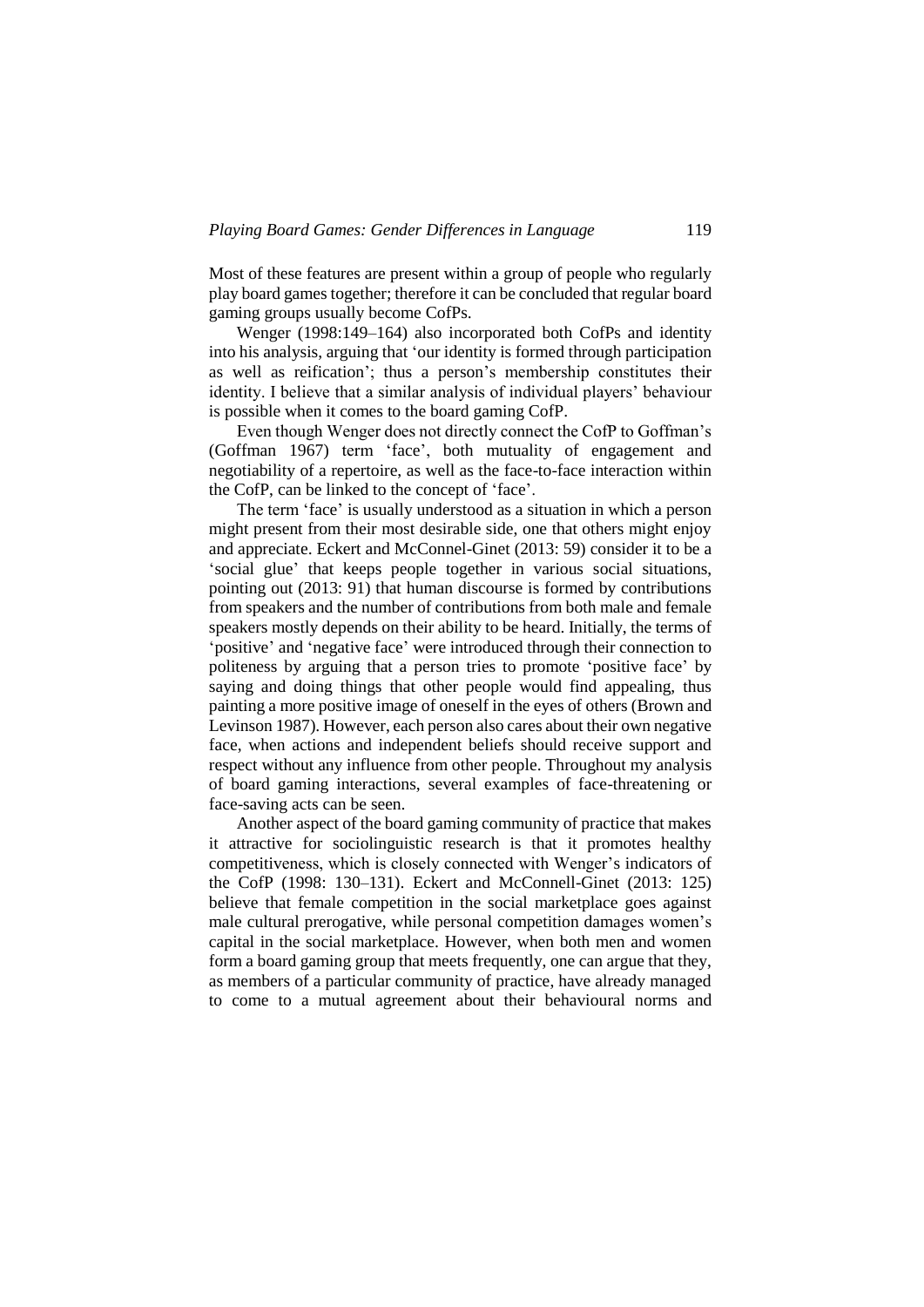therefore accept the levels of competitiveness within the group. Speaking from personal experience as a regular attendee of board gaming events, newcomers who violate the norms of competitiveness accepted by the group are often excluded if they fail to follow the community's behavioural guidelines, and they are then left outside of the inbound trajectories of the CofP (Wenger 1998: 154).

Many researchers describe male speech as competitive and female speech as cooperative, yet board games require both communicative and competitive speech styles from the gamers. The 'take that', cutthroat mechanics of some games often result in higher levels of competition from every player, while cooperative games (games where players unite their efforts and play against the game's mechanics) cannot be successful without cooperation from every single participant. In a way, board games present the perfect opportunity for gamers to change their communication styles, similar to pretend play among children.

Levels of verbosity are normally not tested in CofP studies; however, if one plans to analyze the roles of gender and language within a certain CofP, verbosity becomes an interesting feature to study. Prior research on verbosity in language and gender shows many contradictory results. James and Drakich (1993), in their overview of the literature on verbosity, calculated that 61% of their studies showed men doing most of the speaking in a variety of situations. In contrast, only 2 out of 56 studies showed women talking more. The remaining 20 studies showed no significant differences between male and female speakers. Their results also showed that 'experts' in a specific situation spoke more regardless of their gender (James and Drakich, 1993).

Following this, some researchers have tried to establish whether expertise is more important in speech and leads to the 'expert' doing the most talking (Leet-Pellegrini 1980). In a board gaming group, the player with the highest expertise usually assumes the role of the rules explainer. The role of the rule-explainer within the YouTube community of practice can be closely associated with Wenger's (1998: 109) concept of 'brokering': by explaining the rules of a new game to the group members, a broker also explains them to the wider YouTube audience, which in turn forms a larger 'constellation' (Wenger 1998: 127) of people who share the same hobby.

When it comes to gender statistics in the board gaming community, Nick Yee (2017) provides interesting data regarding gender preferences in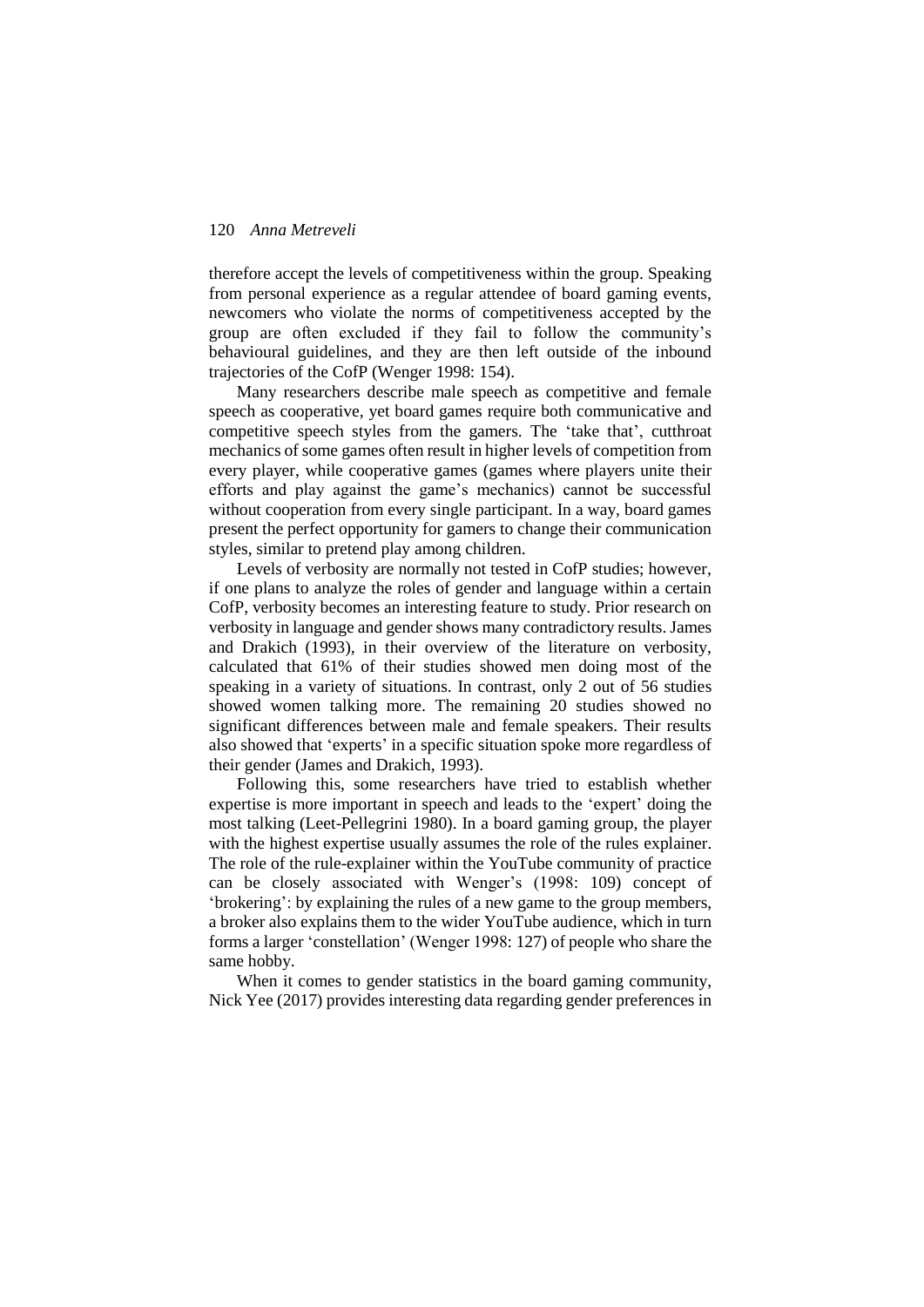board gaming. He created a *Board Game Motivation Profile* questionnaire and after analyzing the results from more than 90,000 respondents (see Figure 1), concluded that for male players the highest-scoring motivations were the 'Need To Win' and 'Discovery' (learning new game mechanics) motivations. In contrast, the least popular motivations for men were 'Social Fun' (spending good time with other players) and 'Aesthetics' (quality game components and beautiful artwork).

Answers from female respondents showed that women's most popular motivations included 'Accessibility' (games that are easy to learn and have rules that are easy to explain) and 'Social Fun'. The least popular motivations were 'Conflict' (high conflict and backstabbing mechanics) and 'Discovery'. However, both male and female respondents mentioned the overall desire to win as a primary motivational factor. In total, the survey results make it possible to conclude that female players enjoy cooperative and party games more than male players and that women use board gaming events as social interactions more frequently than male players. Both genders also seem to enjoy games with elements of social manipulation, such as games where winning depends on the ability to bluff and deceive their opponents. These arguable gender differences within one hobby could be linked to the idea of a 'nexus of multimembership' (Wenger 1998: 158–163) of one's identity. Since our identities usually need to integrate various forms of memberships, a nexus of multimembership consists of multiple meanings (such as gender) that are shaped by our practices of mutual engagement in different communities of practice.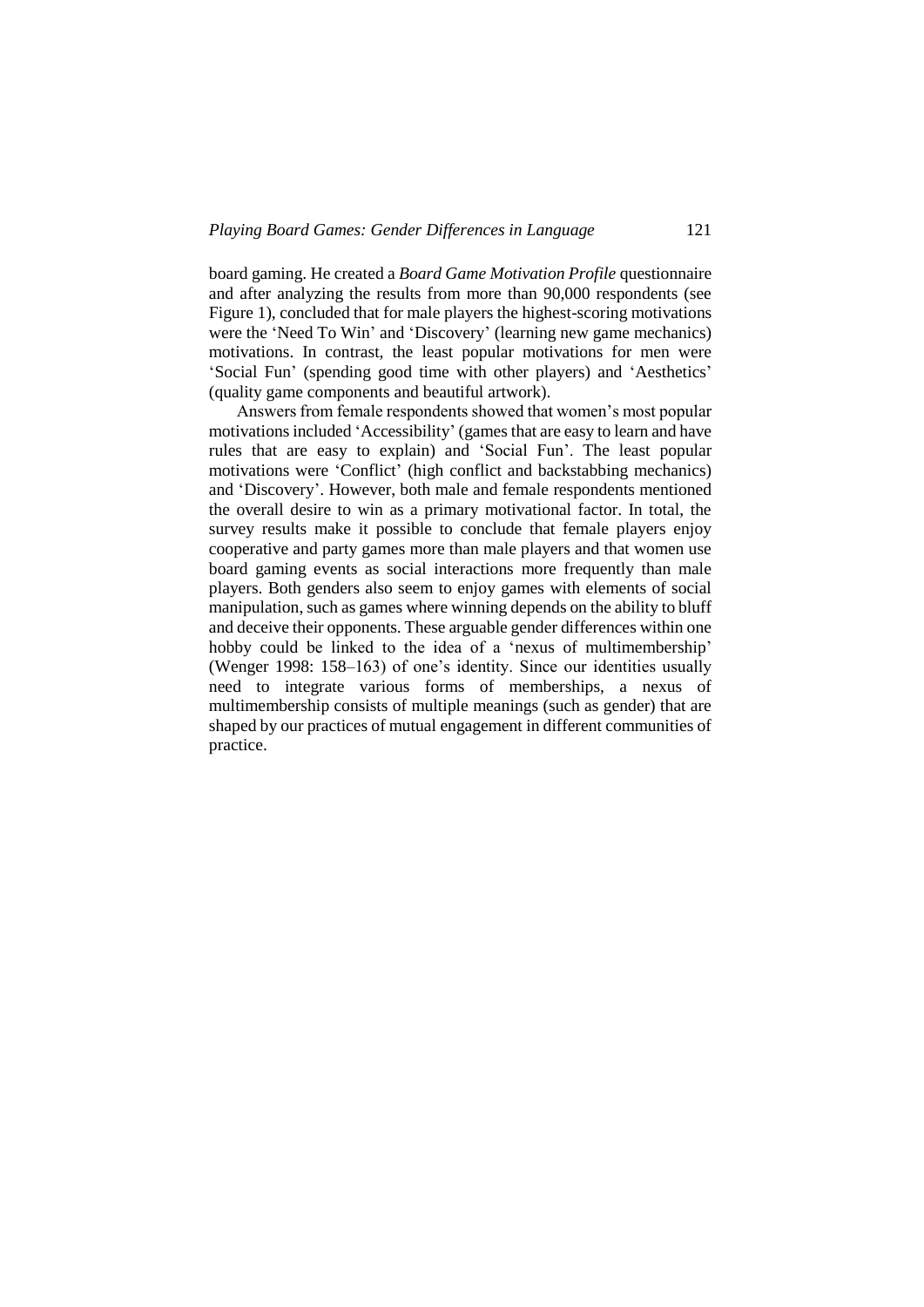

Figure 1. Motivations among female and male players (Yee 2017)

#### *3. Aim, material and method*

For this project, I decided to collect the material from videos of gameplays from *BoardGameGeek* (BGG) channel on YouTube (see *Primary Sources*). BoardGameGeek, which was founded in January 2000, is an online forum for board game players. It is also one of the biggest game databases in the world.

BGG launched its YouTube channel in 2011 and initially just posted videos from board game conventions. The *GameNight!* series was added to the channel in 2012 and usually included four people playing newly released board games.

The gaming group has not changed significantly from the beginning and still has three regular members, one of whom is female. The fourth member is usually an invited guest. Occasionally, the regular players are absent from the game, but one female player is present during every episode of the show. Thus, it can be argued that the group has sustained harmonious mutual relationships. One player always explains the rules of the game at the beginning of each video, which usually takes from 5 to 30 minutes. The game selected for an episode usually ranges from less than 30 minutes to more than 3 hours of active gameplay.

Since the aim of *GameNight!* was to introduce a new game on the market to a wider audience, a lot of effort was made to explain the rules of the game. However, this did not affect the gaming period itself in any noticeable manner. The only distinct difference was the lack of breaks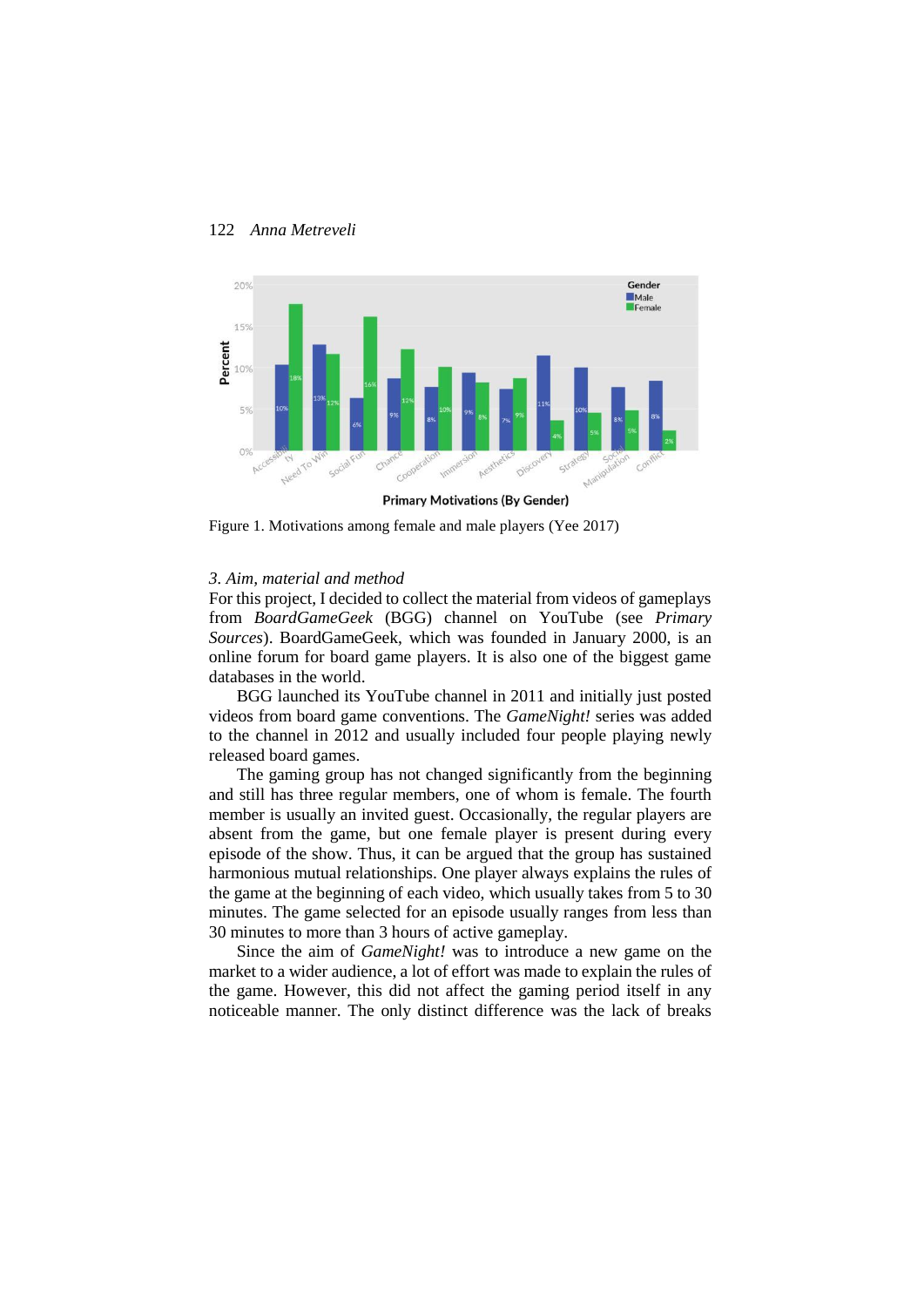between the gaming rounds, when in real-life offline gaming sessions players would normally take a break to get something to drink/eat or go to the bathroom. Therefore, the YouTube episodes do not include any moments of casual talking between the rounds when players are absent for a short period of time. However, unlike most of the board gaming YouTube channels, the gameplay of the *GameNight!* series is unedited and similar to the real-life flow of a game. The propagation of innovation is shared via explanations about the game rules not only between the group members but with a larger community of YouTube board gamers.

In order to investigate some aspects of board gaming language among male and female gamers, I decided to use *VoxSort Auto Speaker Diarization Software* (Integrated Wave Technologies)—an open source software providing high accuracy diarization while using a lower amount of computing resources. It uses an alternative method to Gaussian Mixture Modelling and Hidden Markov Modelling; however, like most of the diarization software, it has its limitations. While comparing the results of VoxSort and the videos of male and female gamers explaining the rules, it became obvious that the software performs rather poorly when there is an overlap in speech and brief utterances. It also failed to identify a speaker if the combined duration of their speech was shorter than two minutes. Even though the error rate of the software claims to be 2%, it shows a limited performance during party games when there is a lot of noise and laughter. It also showed more inaccuracies during dexterity games, which can be attributed to some additional noise from throwing dice or other gaming components.

Given the above observations and statistics, I decided to investigate the actual speech during the game itself, thus the explanation of the rules and the game discussion at the end were omitted. For this project I decided to focus on games played by the equal number of male and female players, and ended up choosing ten games with four players (two males and two females). Two players (Lincoln (M) and Nikki (F)) participated in all ten games. I tried to include not only games based on gender and the number of players, but also games that were different in complexity and the theme of the games played. I also decided not to include games that were longer than 30 minutes (with rule explanation), since shorter games had more engagement between players. The following episodes were analyzed for the levels of verbosity: season 5, episodes 24, 29; season 6, episode 49; season 7, episodes 28, 33, 43, 46, 48, 50 and 51 (see *Primary Sources*).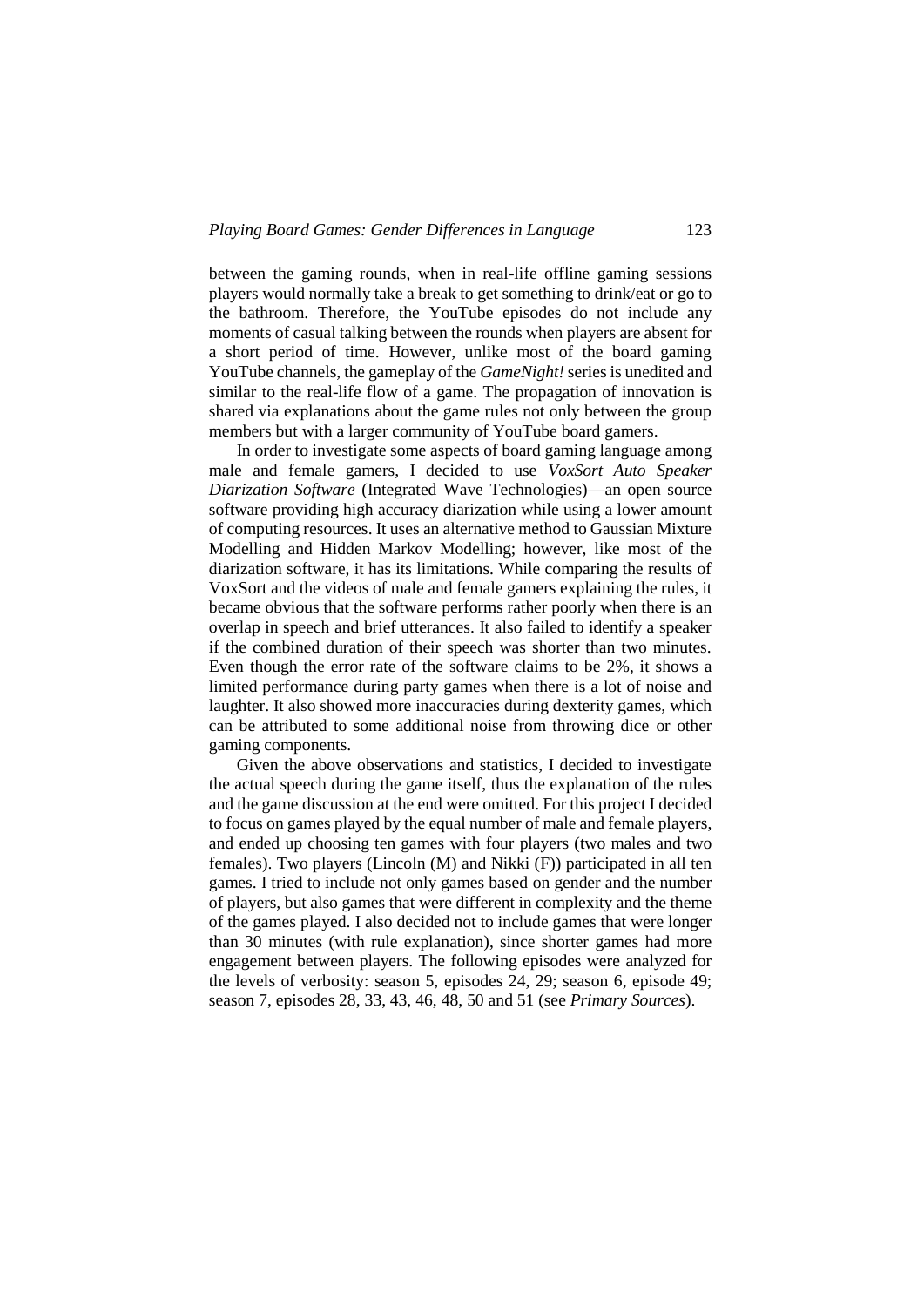All ten episodes were analyzed using CA, since it could provide an analysis of consecutive interactions between gamers and explain how gaming turns are organized in relation to each other and how each turn regulates interactions from gamers during another player's turn. CA examines talk within interaction and was introduced as a method to study actions such as inviting, giving advice, and apologizing or disagreeing (Sacks et al. 1978). My CA analysis was inspired by previous studies on children's games and interactions that used methodologies from CA (Evaldsson 2004; Harness Goodwin 2001). Extracts from episodes 29 and 28 are presented to illustrate my case study. The episodes were chosen based on the amount of verbal engagement between the players, including elements of shared stories, inside jokes, jargon, and shortcuts in their communication. The fragments from games for this study were transcribed manually using the Jefferson transcription notations (Jefferson 2004) and YouTube's timestamps.

# *4. Results and Discussion*

Initially, I decided to study verbosity during the playing of board games. However, after watching ten videos, I noticed that people who had previously explained the rules of the game tended to do most of the talking. It also became apparent that male players presented the majority of rule explanations, which were usually done at the beginning of the videos. It could also be suggested that the person explaining the rules was in a privileged position since the other players had a lack of knowledge when it came to the rules of the game. Keeping this observation in mind, I focused my attention on the behaviour of gamers who explained the rules. It is also important to mention that most rule explanations were done by the same male player (Dave), who, according to another male player (Lincoln) 'is very quick at understanding a game' (Reddit 2015).

At the time of writing this article (4 October 2020), 274 episodes of *GameNight!* had been released, and among them only 11 games (4% of all games) had had rules explained by female players. Out of these eleven games, two were childrens' games: *Ringo-Flamimgo*, which had a complexity rating of 1.5 out of 5 according to BGG and *Karuba*, with a complexity rating of 1.47 out of 5 at BGG. Two other games were simple deduction games with a low complexity score.

While watching all seven seasons of GameNight! I noticed that Dave (M) often shows a performance of the so-called 'Alpha Player', a term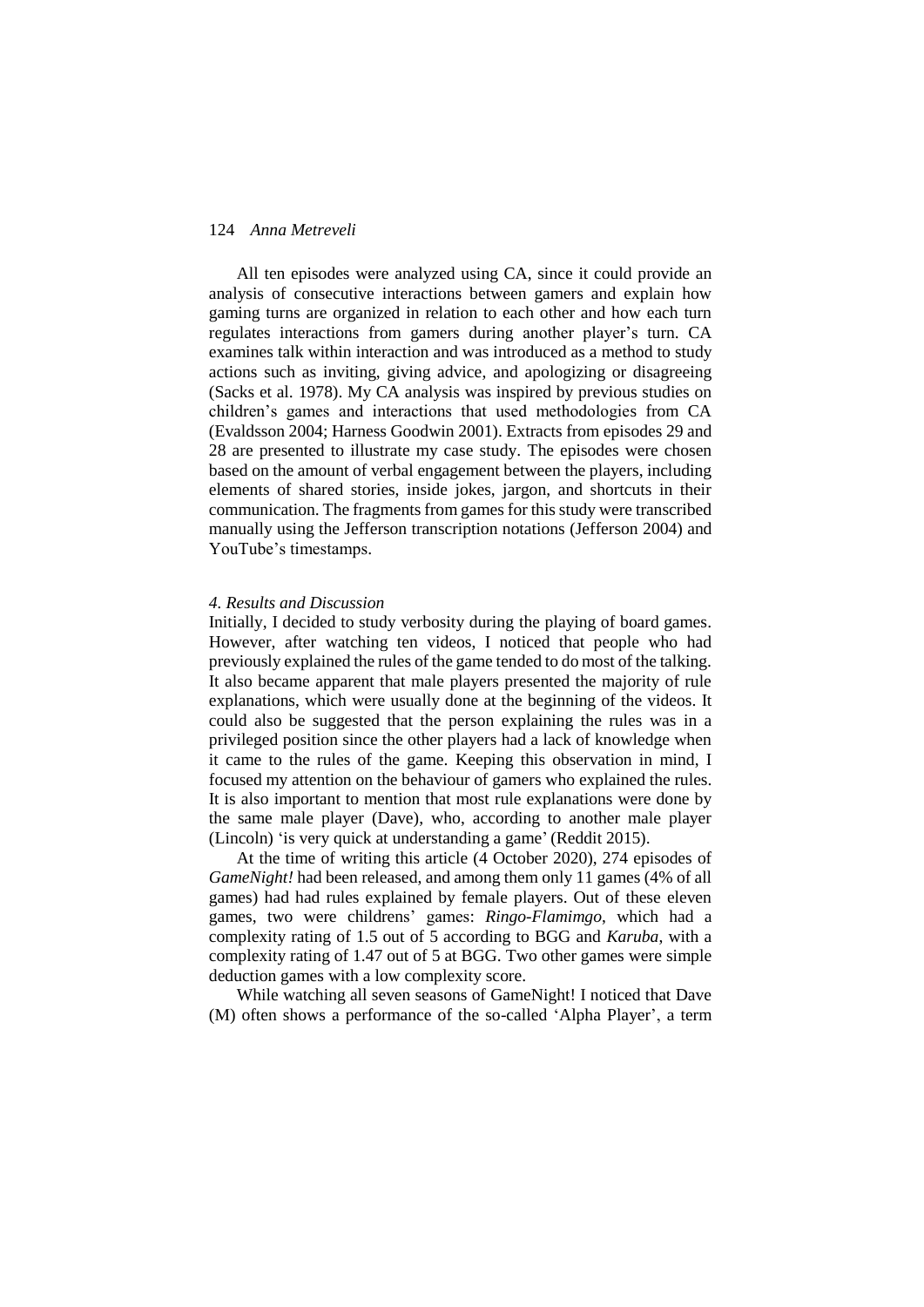widely used by BGG community to refer to a certain behaviour during a game where one player takes the role of the leader and tells the other players what to do during their turns. This style becomes more visible during the cooperative games and the games where Dave had explained the rules to the other players. It is also noticeable that the 'Alpha Player' performance becomes more visible when it is Nikki's (F) turn. However, Dave shows signs of similar behaviour towards most of the invited guests, especially if it is their first time playing with the group. It is essential to mention, that being an 'Alpha Player' is not necessarily negative behaviour, and Dave, who undoubtedly, shows signs of being a leader, usually listens to the gaming group and guides rather than controls their moves.

I can also conclude that the group's overall behaviour towards new players is similar to Wenger's descriptions of the way newcomers are included into a community of practice as *peripherality* (1998: 100). This peripherality can be introduced in several ways, such as lessened intensity or risk (giving a new player the easiest role), close supervision and assistance (when a more experienced player supervises a less experienced one), and lessened cost of error and production pressures. The latter ones are especially characteristic for the board gaming CofP, since new players usually take longer to make a move during the game, while old members of the CofP often forgive their minor mistakes and are less frustrated with the 'downtime'—time spent waiting for the other player to complete their turn—as a result of new players' strategies.

Another role that is often presented during board game play is a 'rules lawyer'. This role is usually taken by a player who likes to question the rules of the game. The player will also often interrupt the game to clarify a certain rule and will occasionally look for loopholes in the rules. In *GameNight!* this role is usually taken by Lincoln (M).

All players show patterns of turn narration, which is a verbalized description of ones move during their turn. This is occasionally done in a noticeably softer tone. Lincoln (M) and some of the guest players usually narrate their turns more often than the rest of the group. This pattern tends to be reflected in the levels of verbosity during the game and is connected to thinking aloud during a turn. The latter is usually done when a player considers their next move. It is also often barely audible, since players usually block their mouths with their hands when thinking aloud.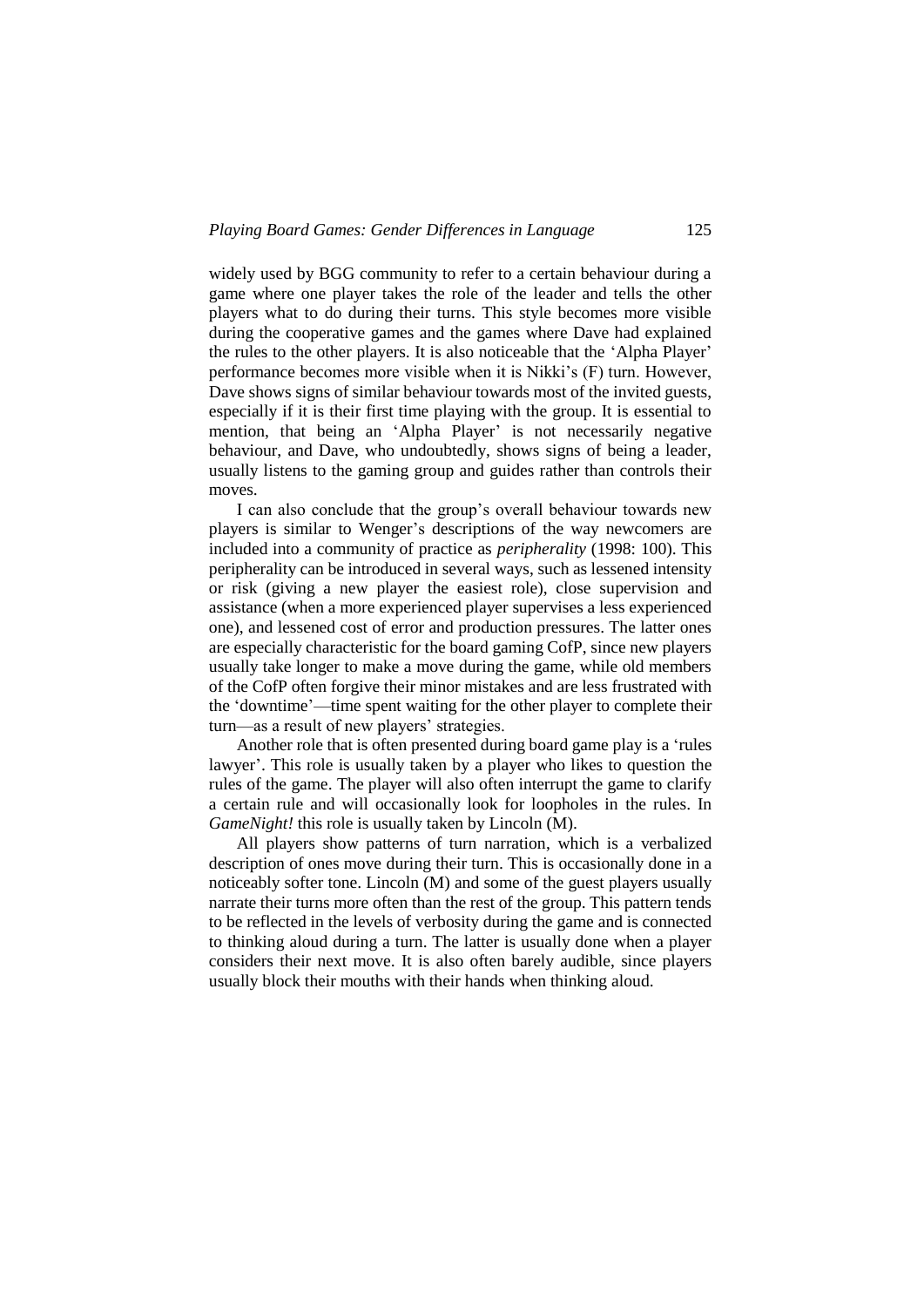The observed games did not show any typical behaviour that can be labeled as stereotypically 'feminine'. However, examples of stereotypical masculine behaviour were present. Overall, as was expected from a linguistic community of practice, players showed similar conversational patterns and used shared board gaming jargon.

#### *4.1. Verbosity*

After watching several videos, it initially seemed that the person who had explained the rules at the beginning of the game did most of the talking. However, after analyzing ten games with VoxSort (five with a male player explaining the rules, five with a female) a certain pattern arose: in only 50% of the games did the gamers who explained the rules talk the most. However, female players who explained the rules spoke the most only once and in other games spoke far less than men.

Table 1 shows how much time the players spoke in comparison to the mean talking time during the game. The verbosity time of the players who had explained the rules is highlighted in bold, and players who had higher levels of verbosity than the mean speaking time are highlighted in pink.

According to the collected data, Lincoln (M) and Nikki (F) showed the highest levels of verbosity. It is important to mention, that these players are married and predominantly host the gaming events in their home, forming a smaller community of practice within a larger one. Therefore, both factors can contribute to their verbosity. Another vital quality of the speech act can be the influence of ideas that enter the discourse. Here, the amount of speaking does not necessarily equal the quality of information or its value.

The most influential speakers within the group and the most talkative are sometimes not the same person. For instance, Dave (M), who is often the 'Alpha Player', did more talking in two out of the three games where he had to explain the rules. This, however, might be attributed to the fact that the player who did most of the talking during that game was the actress Deborah Ann Woll, who, as a celebrity guest player, might be granted more interactive speaking time.

Overall, the player who showed the highest levels of verbosity and was present during all ten games was Lincoln (M). However, the fact that it is problematic to establish who the leader of this group is when Dave is absent makes it possible to conclude that this CofP does not have a distributed leadership mode (King 2019).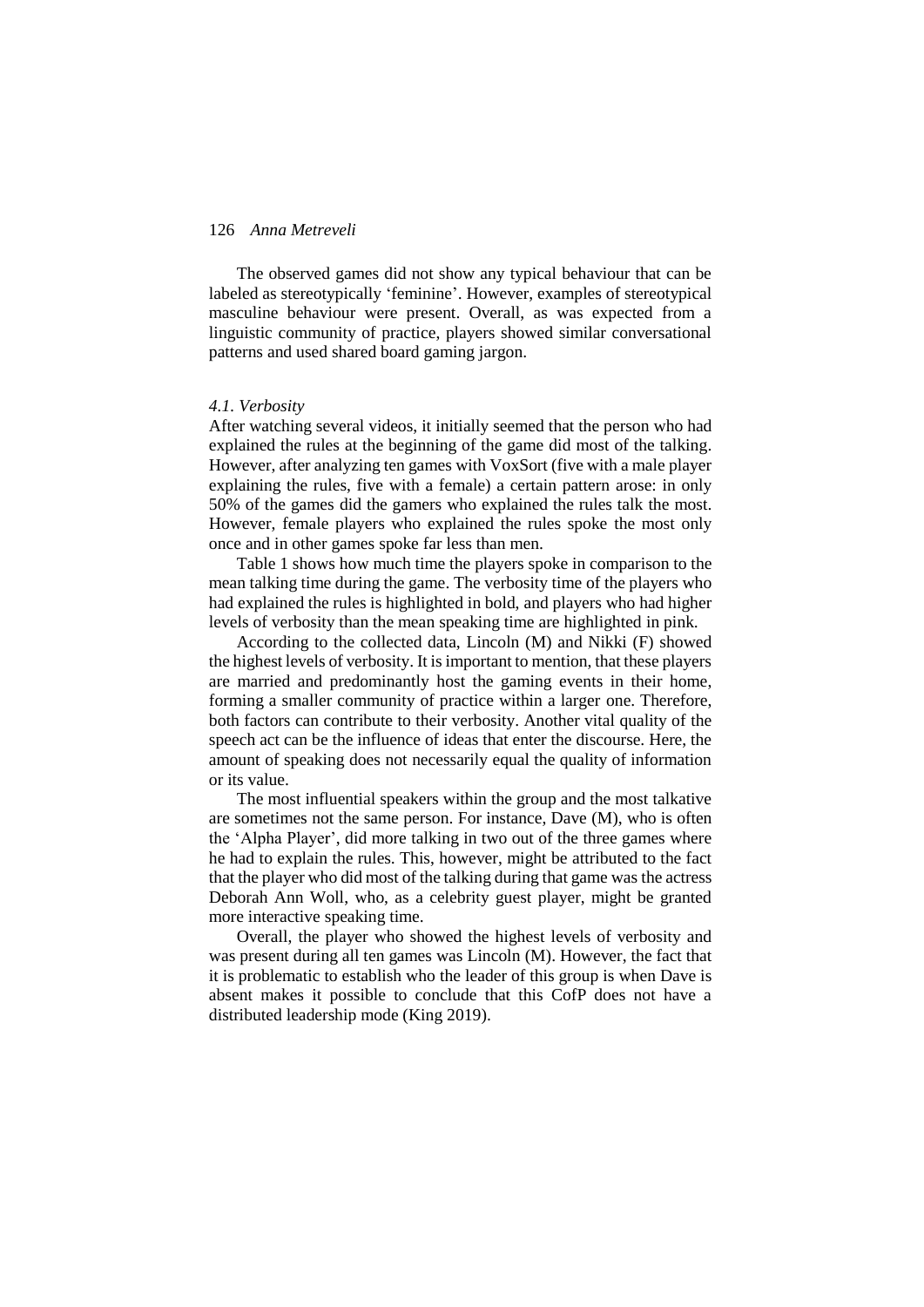| ż            | Mean<br>time | Dave<br>E | <b>Deborah</b><br>Θ | Lincoln<br>g | Nikki<br>ε | Candice<br>E | <b>Ambie</b><br>ε | Tobie<br>E | Rodney<br>g | Rusty<br>g | É<br>g  |
|--------------|--------------|-----------|---------------------|--------------|------------|--------------|-------------------|------------|-------------|------------|---------|
|              | 0:14:01      | 0:05:57   | 0:00:44             | 0:03.08      | 0:02:06    | n/a          | n/a               | n/a        | n/a         | n/a        | n/a     |
| Ν            | 0:08:52      | 0:03:02   | 0:06:02             | 0:00:53      | 0:02:07    | n/a          | n/a               | n/a        | n/a         | n/a        | n/a     |
| S            | 0:07:30      | 0:09:36   | n/a                 | 0:06:27      | 0:02:19    | 0:00:51      | n/a               | n/a        | n/a         | n/a        | n/a     |
| 4            | 0:09:57      | n/a       | n/a                 | 0:06:51      | 0:00:59    | n/a          | 0:02:31           | 0:05:19    | n/a         | n/a        | n/a     |
|              | 0:07:29      | n/a       | n/a                 | 0:03:29      | 0:02:18    | n/a          | n/a               | n/a        | 0:03:36     | 0:09:23    | n/a     |
| ۰            | 0:05.06      | n/a       | n/a                 | 0:02:53      | 0:00:54    | n/a          | 0:01:27           | 0:05:13    | n/a         | n/a        | n/a     |
|              | 0:11:03      | n/a       | n/a                 | 0:08:33      | 0:18:00    | n'a          | 0:08:08           | 0:01:19    | n/a         | n/a        | n/a     |
| ∞            | 0:03:15      | n/a       | n/a                 | 0:02:36      | 0:02:28    | n/a          | 0:03:15           | 0:01:50    | n/a         | n/a        | n/a     |
| ۰            | 0:09:29      | n/a       | 0:02:00             | 0:05:36      | 0:05:44    | n/a          | n/a               | n/a        | n/a         | 0:02:07    | n/a     |
| $\mathbf{a}$ | 0:07:09      | n/a       | n/a                 | 0:09:54      | 0:02:22    | n/a          | n/a               | n/a        | n/a         | 0:05:03    | 0:02:30 |

Table 1. Verbosity during ten games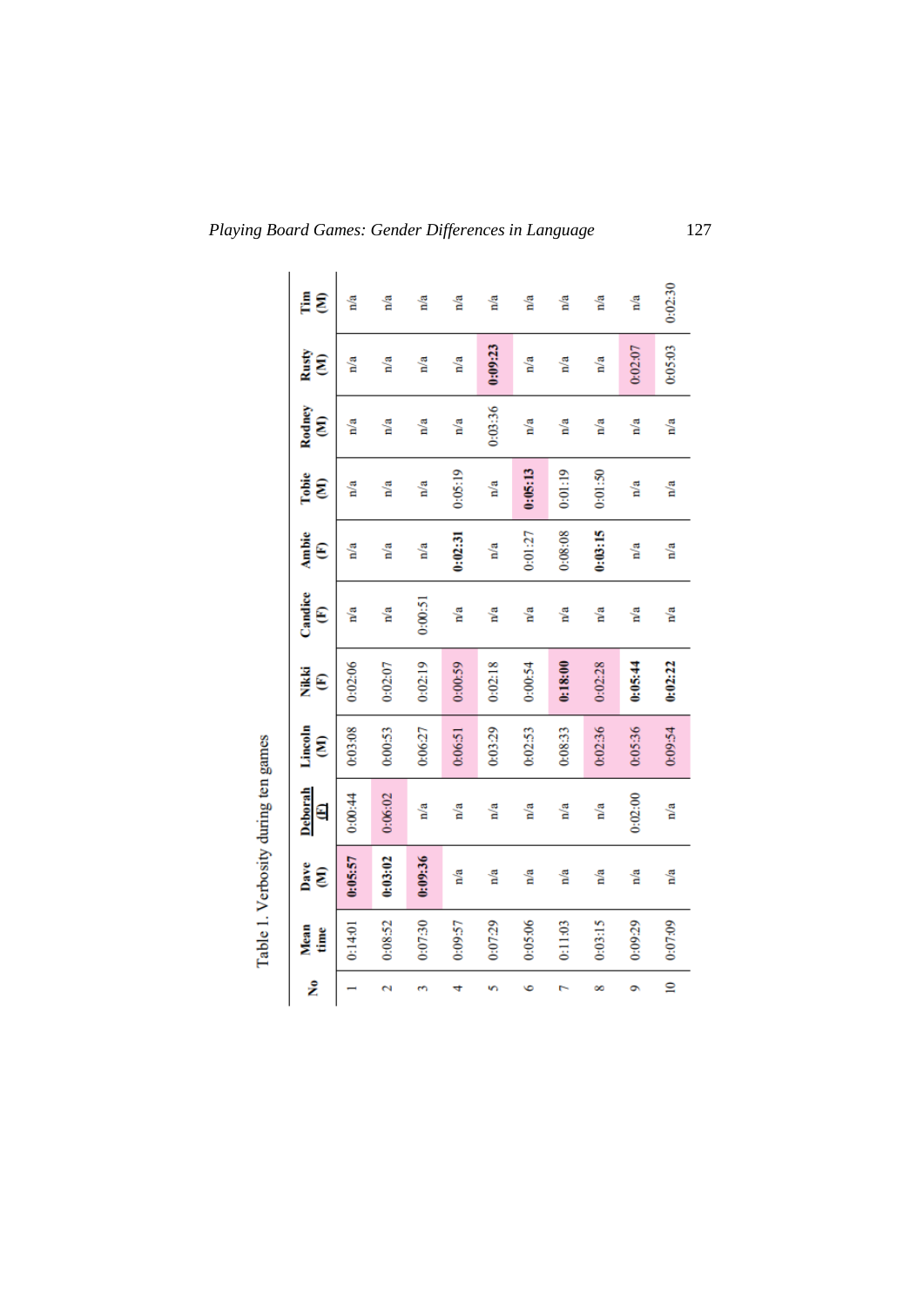#### *4.2. Asking Questions*

To examine the data without a gender-biased approach, I counted how many questions were asked during the ten games. The data in Figure 2 shows that male players tended to ask more questions. It can be concluded that players with the highest levels of verbosity (Lincoln (M) and Nikki (F)) asked more questions during the game. These observations, however, can be explained by the roles within the CofP. The person who monitors the game and keeps track of the turns and turn taking usually asks more questions. Lincoln, who was present in every game, usually assumes the role of game moderator and asks questions more often than the other players.



Figure 2. Questions asked during 10 games

This can be seen in Figure 3 which shows data collected from four episodes with the same players (two male and two female): Lincoln (M), Nikki (F), Ambie (F) and Tobie (M). During these episodes, Lincoln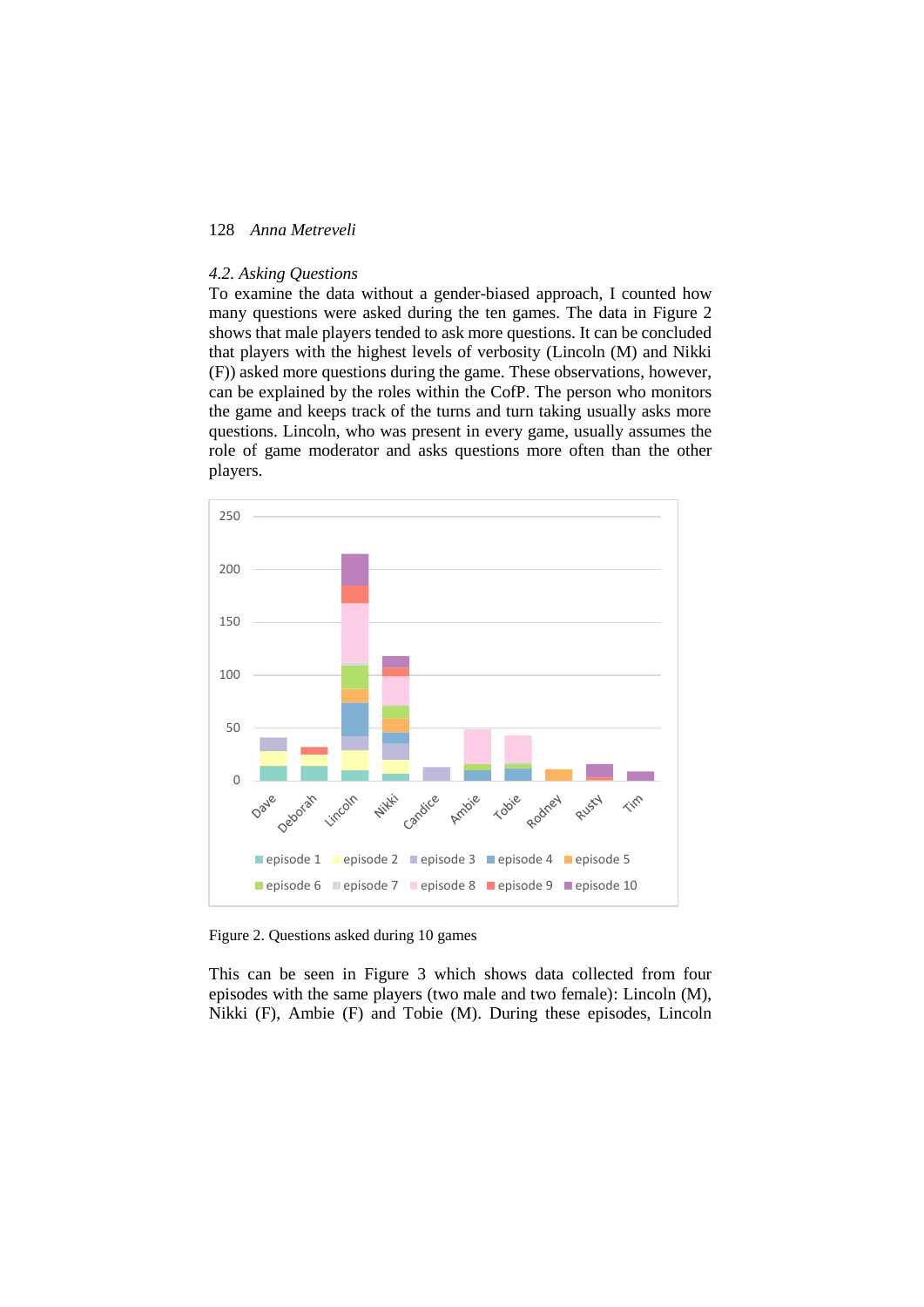produced almost twice as many questions as the other players (see Figure 3).

The ten episodes also included a significant amount of backchanneling, which can be divided into several categories: completion of speaker's sentences, requests for clarification, brief phrases or words, and non-verbal reactions. Most of the questions during the games were clarification requests about the rules of the game or turn-taking and could be classified as part of Wenger's CofP 'quick setup of a problem to discuss' indicator (1998: 130–131). However, this indicator is not stable, since a game setup mostly depends on the game's complexity and its length of gameplay.



Figure 3. Questions asked between four players

### *4.3. Proposals*

An interesting aspect that I often see during cooperative board games is the need to reach a group decision for the next turn against the game's mechanics. This process is usually accompanied by several proposals which come from different players. Tannen (1992: 153) states that girls and women do not issue commands, instead, they make proposals like '*Let's…*', '*Why don't we…*', '*Maybe we could…*' etc. Such forms of suggestions might be interpreted as an attempt to avoid confrontation and keep the players on equal terms. Since both male and female players make proposals in similar ways, I would connect this stereotypically feminine style of proposing the next game move to the established style of the CofP.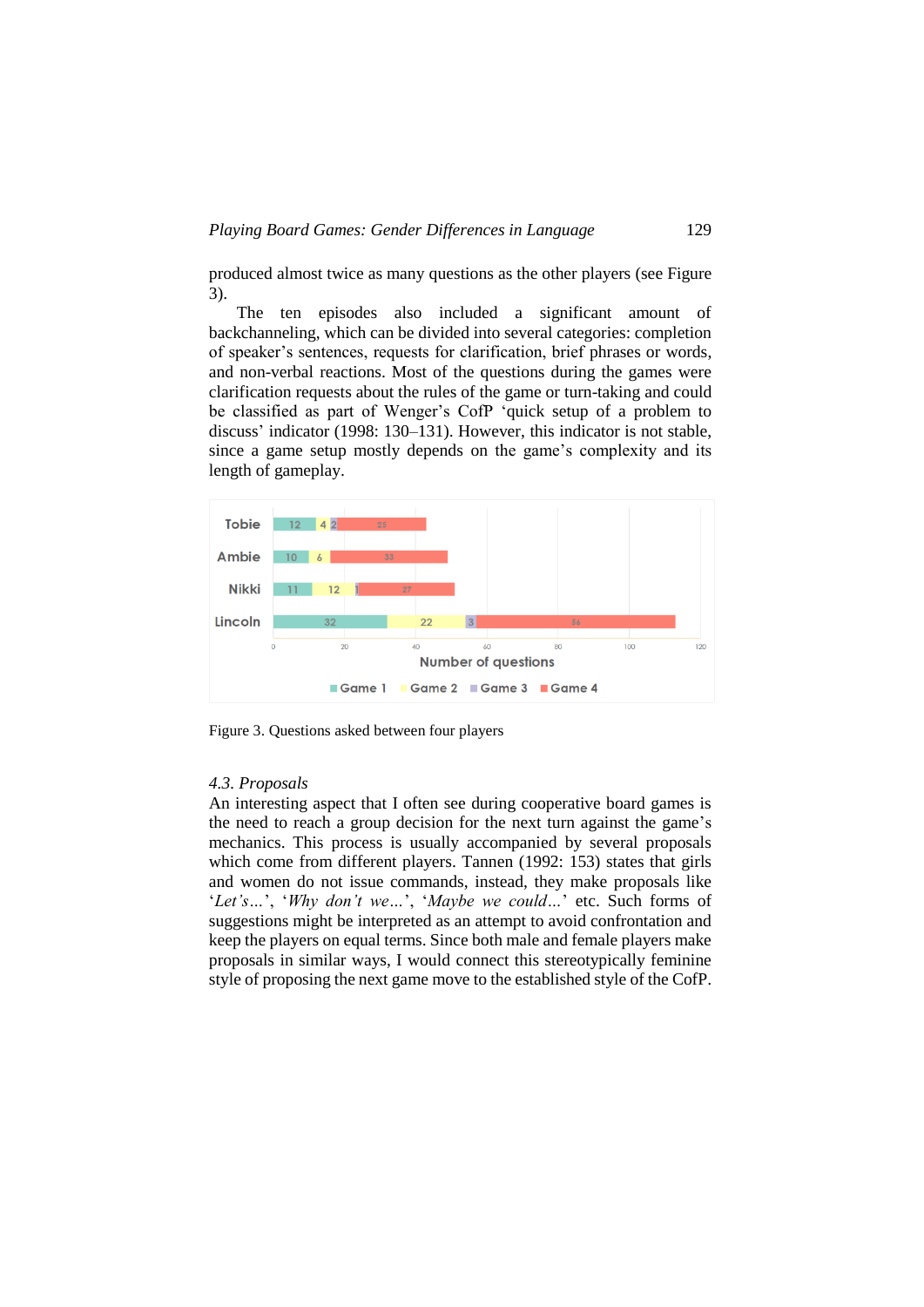This style of proposals can be closely connected with the CofP ability to assess the future appropriateness of actions (Wenger 1998: 130–131).

It is often impossible to avoid confrontation during board game plays, even more so when some games are deliberately made to require cutthroat strategies from players. If women behave according to Tannen's suggested behavioural patterns, female players would always find themselves in a disadvantageous position, being forced to make many sacrifices for the sake of harmony and peace within the gaming group. However, observations from seven seasons of the *GameNight!* series showed that women are just as competitive as men. It seems that a person's competitiveness, dominance, and preference to specific confrontational techniques is mostly attributed to their behavioural traits.

In most conversational settings, compliance to the leader during the game does not demonstrate a form of submission to the leader of the turn or the game in general. Usually, most players follow the most competent player's advice or the person whose current turn it is. However, some games had one or two players who tried to dominate and impose their decisions on other players.

Board gaming turns always require some reasoning from a player during their turn, the explanation for the tactic of a turn is never 'just because I want to', as such emotional explanations are simply unacceptable within the board gaming discourse. In that way, interactions between the players do not differ significantly from the gender of a particular player. The knowledge about how every member of the CofP can contribute to the joint enterprise is usually observed in a player's decisions to share or withhold information as an essential part of their knowledge capital, as well as having information about every player's weak or strong sides.

Fragment 1 presents an interesting discussion from season 5, episode 29 (BoardGameGeek 2018b). The group (Lincoln (M), Nikki (F), Ambie (F), Tobie (M)) is playing *CrossTalk*, a party game where a group is divided into teams trying to guess the secret key words.

| $\mathbf{1}$ | AMB: | my first clue i:::s (1.79) mi:ghty.                       |  |
|--------------|------|-----------------------------------------------------------|--|
| 2            |      | (4.98)                                                    |  |
| 3            | NIK: | Power rangers?                                            |  |
| 4            |      | $($ .)                                                    |  |
| 5            | AMB: | $\textdegree$ dang (.hhh) $\downarrow$ it $\textdegree$ . |  |
| 6            | NIK: | [hohhh hohhh hohhh]                                       |  |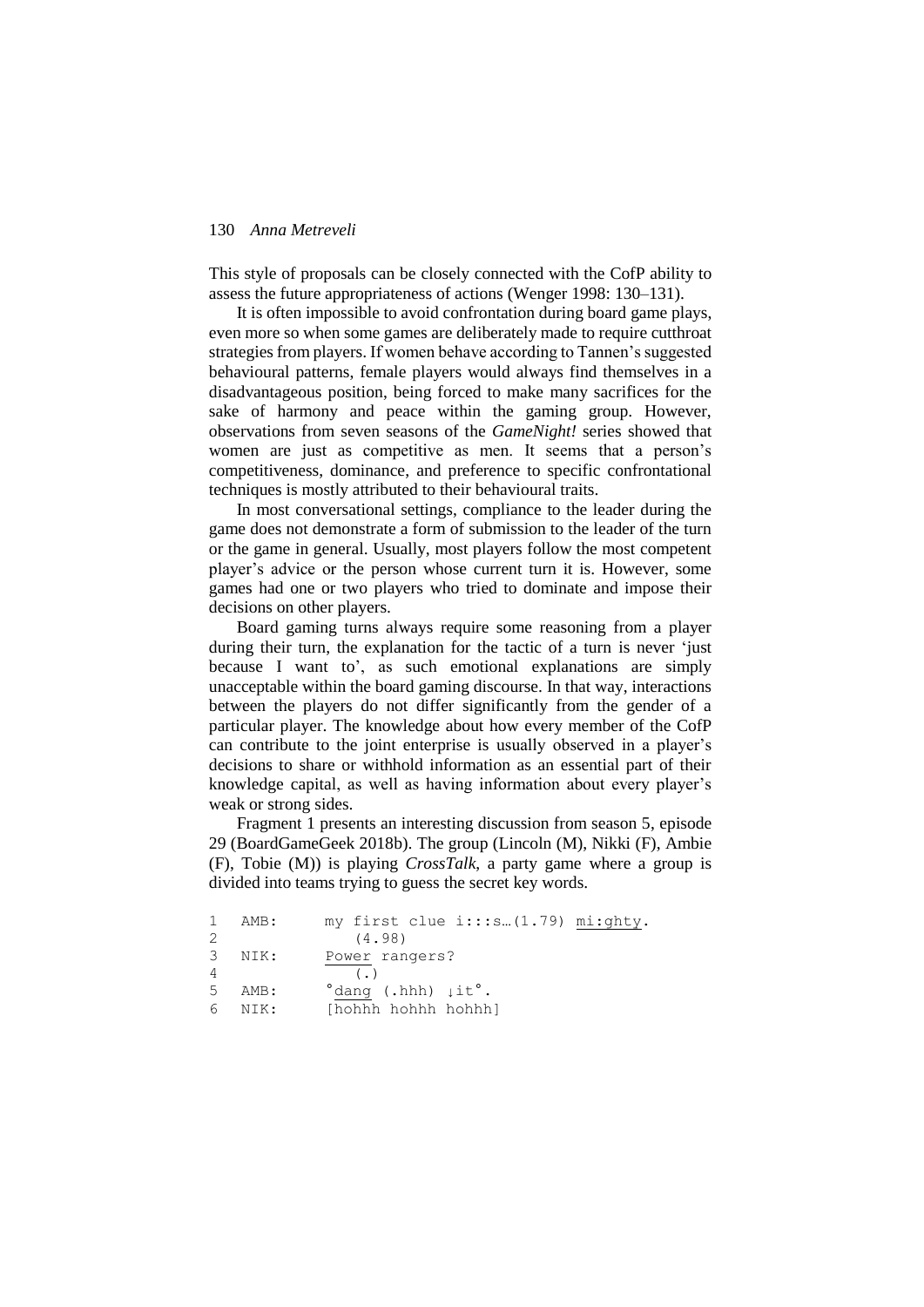|         | ((Tobie raises his fist triumphantly)<br>and mouths 'yes')) |
|---------|-------------------------------------------------------------|
| AMB:    | [>CAN YOULSO dsame (also do the same)                       |
|         | CLUE Z (with) ME?<]                                         |
|         | (0.3)                                                       |
| TOB:    | $$yeah$=$                                                   |
|         | $=$ [hhh]                                                   |
| NIK:    | [hhhugh]                                                    |
|         | $(\cdot, \cdot)$                                            |
| 14 LIN: | \$that is ridiculous, °[that's\$°-                          |
| 15 NIK: | [\$morphing and morphing\$=                                 |
| LIN:    | $=$ .hhh                                                    |
|         | $(\cdot)$                                                   |
| AMB:    | >\$i shoulda let you go FIRST\$<                            |
|         | $(\cdot)$                                                   |
| LIN:    | $\downarrow$ SO,                                            |
|         | $(\cdot)$                                                   |
|         | Power Rangers; is that? that's                              |
|         | we:ird, okay, [cool]                                        |
| NIK:    | [hhha-ha]                                                   |
| LIN:    | interesting (.) that's actually                             |
|         | kinda ea:sy I thi[nk-                                       |
| NIK:    | $[$ $\uparrow$ ye: as                                       |
|         | $(\cdot)$                                                   |
| LIN:    | specially he's morphing (.)                                 |
|         | right? (0.2)                                                |
|         | Ohhh (.) I think we're gonna lose                           |
|         | this [tone-                                                 |
| TOB:    | [i wanted to do the harder one $(0.2)$                      |
|         | survival of the fittest.                                    |
|         | LIN:                                                        |

Fragment 1: BoardGameGeek (2018b). 00:23:54–00:24:27

Ambie (F) and Lincoln (M) are in the same team, playing against Nikki (F) and Tobie (M). Ambie provides a clue for her team's secret word and Nikki proposes an answer in line 3. As it turns out, Nikki's guess is the correct answer and from line 5 we can witness the group's reactions to Nikki guessing correctly from her first attempt. Ambie's comment in line 18 is addressed to Lincoln and can be interpreted as an apology since their team has just lost points, as the aim of the clue-giver is to help their teammate guess the word first before the rival team. She believes that it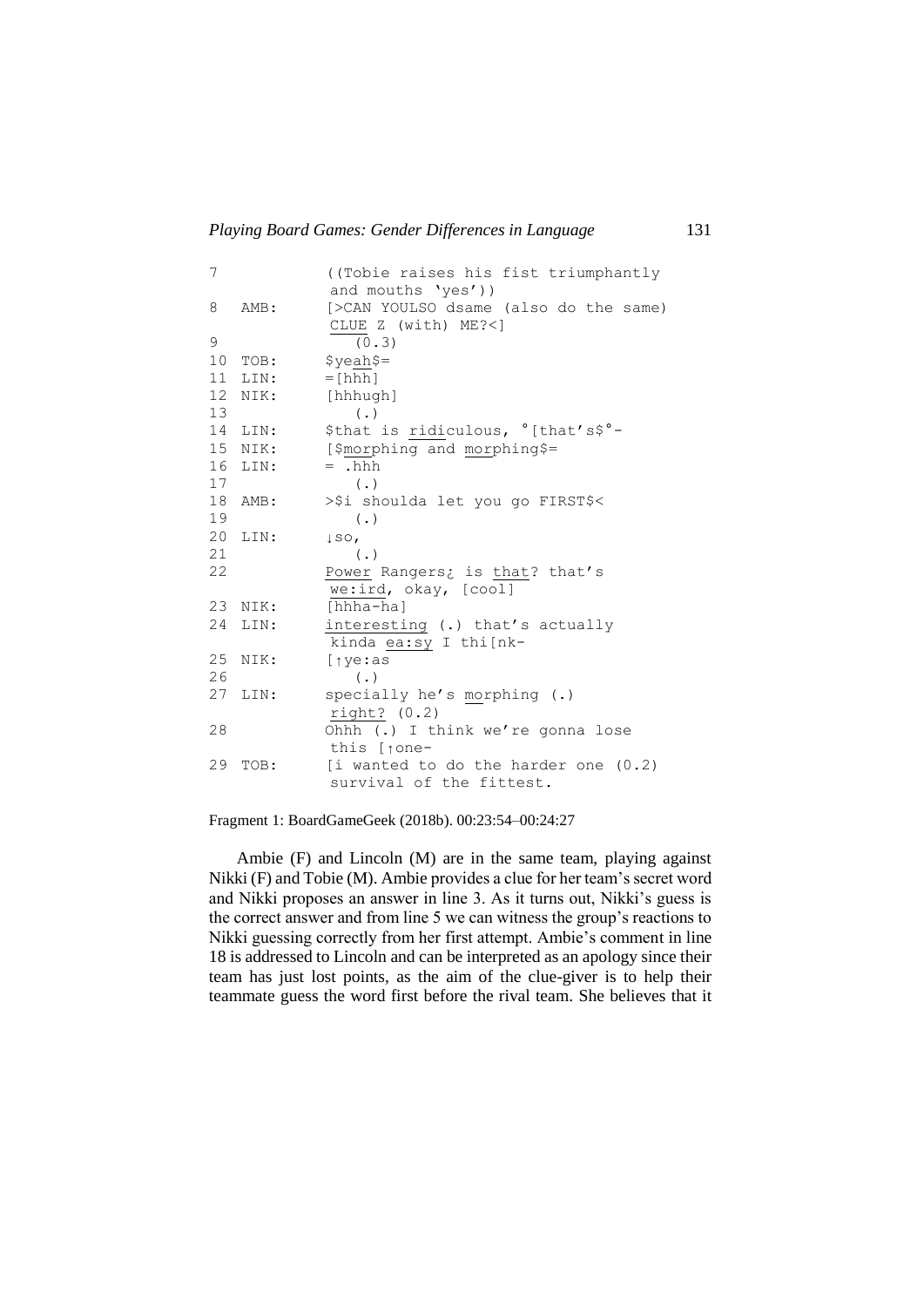would have been more beneficial for the team if Lincoln had had an opportunity to take the first turn during this round.

Lincoln's reaction is also interesting, as he comments in line 24 that the secret word was an easy one to guess, downplaying his wife's (Nikki) victory and threatening her positive face. Tobie's reaction in line 29 is mirroring Lincoln's comment about the easiness of the secret word: by regretting that he had not used a more complex secret phrase 'Survival of the Fittest' in the previous turn; he also adds to the downplaying of Nikki's success even though they are team mates. In this short extract all the proposals are tightly linked to the players' regret for not taking a certain action during their turn and saving their positive faces. The implicit message of Fragment 1 thus shows that the participants of this community of practice find it appropriate to both praise and downplay other players' achievements, recognizing certain styles as displayed membership of the CofP (Wenger 1998: 130–131).

Fragment 1 shows that membership in a community of practice has a complex structure, with not every member having an equal opportunity to reach its core or legitimacy (King 2019: 35). Even though Nikki (F) is the only player who participated in every single game of *GameNight!*, she still has a peripheral membership in the group, except when she is the rules explainer.

Players also use proposals when they are thinking aloud about their turn. Fragment 2 illustrates the situation when Lincoln is deliberating whether he should make a certain move in the game of Dungeon Academy from season 7 episode 28 (BoardGameGeek 2019b).

In line 1 of Fragment 2, Lincoln is proposing his next move, even though he does not need to receive an approval from the other players to proceed. Many proposals are made by players in this form, occasionally with the rising questioning tone of voice. Many of these, unless done during the cooperative or team games, do not require any forms of approval, even though it is obvious that the players are looking for some form of endorsement or turn sanctioning from other players and from the player who monitors the rules.

```
1 LIN: i think ↑that's.. that's what i 
          gonna take,
2 (0.90)
3 TIM: chicken ↓card ((smirks))
4 \t(1.45)
```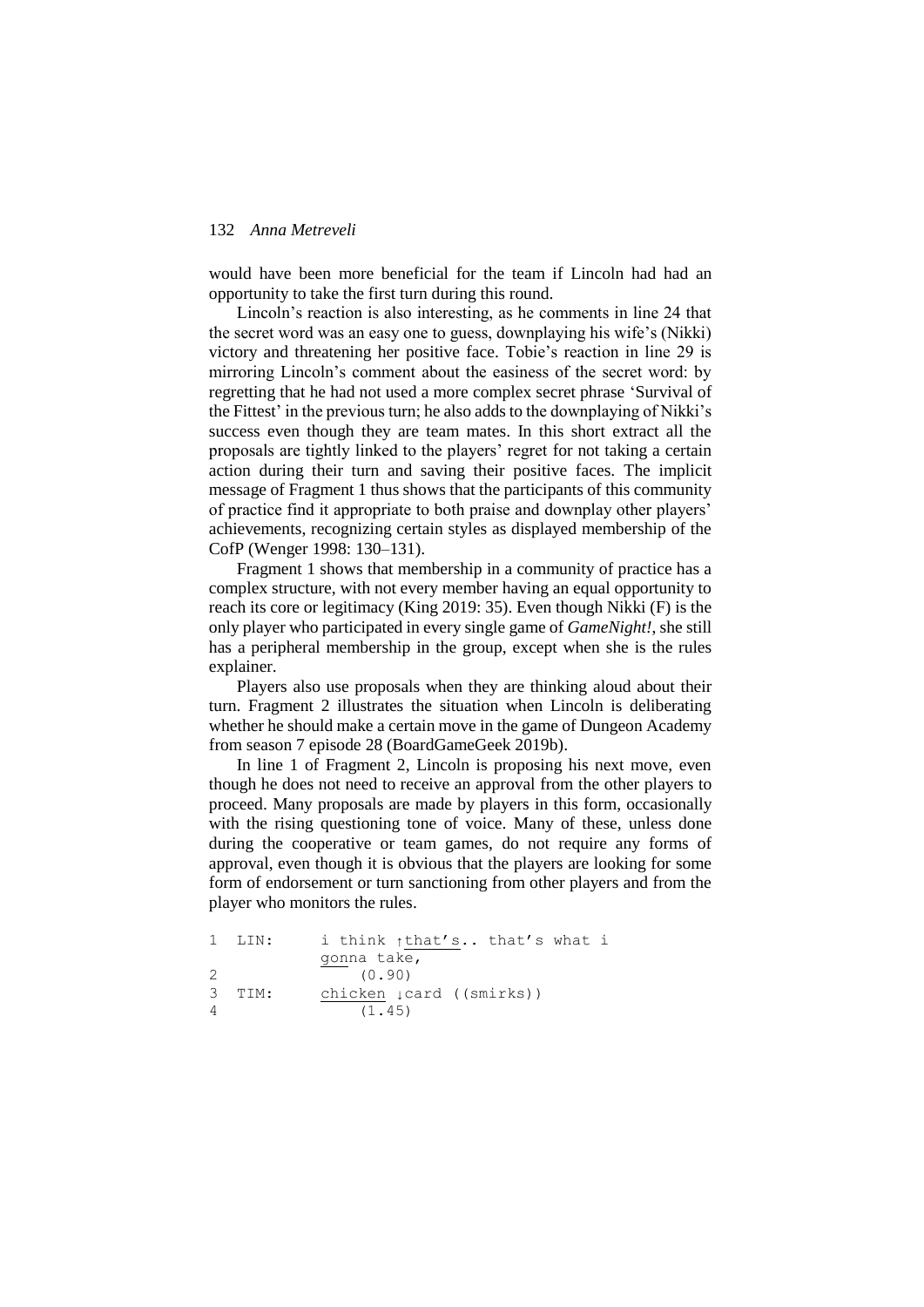```
5 LIN: °i ↑mean° (0.3).hhh what am i gonna
           do, I got ↑no health,
6 [i gotta,
7 TIM: [↑and it's [↓o:ver
8 LIN: [i know (.) i need to use it (.)
           for ↑sure.
```
Fragment 2: BoardGameGeek (2019b): 00:33:09–00:33:19

King (2019: 100) suggested that similar unwillingness to take risks and speak out indicates that a group has not established a perfect acceptance of one another.

#### *4.4. Politeness and complimenting*

With board gaming groups that have a long history of playing together, it is more difficult to assess levels of politeness. The players' positive and negative faces also switch their dominance levels depending on the type of game they are playing. While cooperative games often show a player's positive face, games that result in more direct confrontation or individualism force a player to show their negative face more often. Although cooperative games require mutual team strategy from the players, this gameplay makes it harder for a player to protect their own needs for independent actions.

When it comes to compliments, they are usually regarded as attempts to provide facework for the person addressed. In the context of board gaming, compliments are normally reserved for praising smart moves, strategy or help during the gameplay. It has been suggested that men and women compliment women more often [\(Eckert and McConnell-Ginet,](#page-19-0)  [2013\); h](#page-19-0)owever, this does not seem to hold in hobby settings.

In Fragment 2, immediately after Lincoln (M) has proposed his next move, another male player (Tim) makes a snarky remark about his chosen card in line 3, calling it a 'chicken card' and thus providing an indirect face-threatening act. Lincoln continues his monologue with an attempt to save his face by trying to reason that he did not have any other option for his move. Tim restates his support of Lincoln's action in line 7, noticing that the game is about to end soon and finally provides his approval for Lincoln's decision.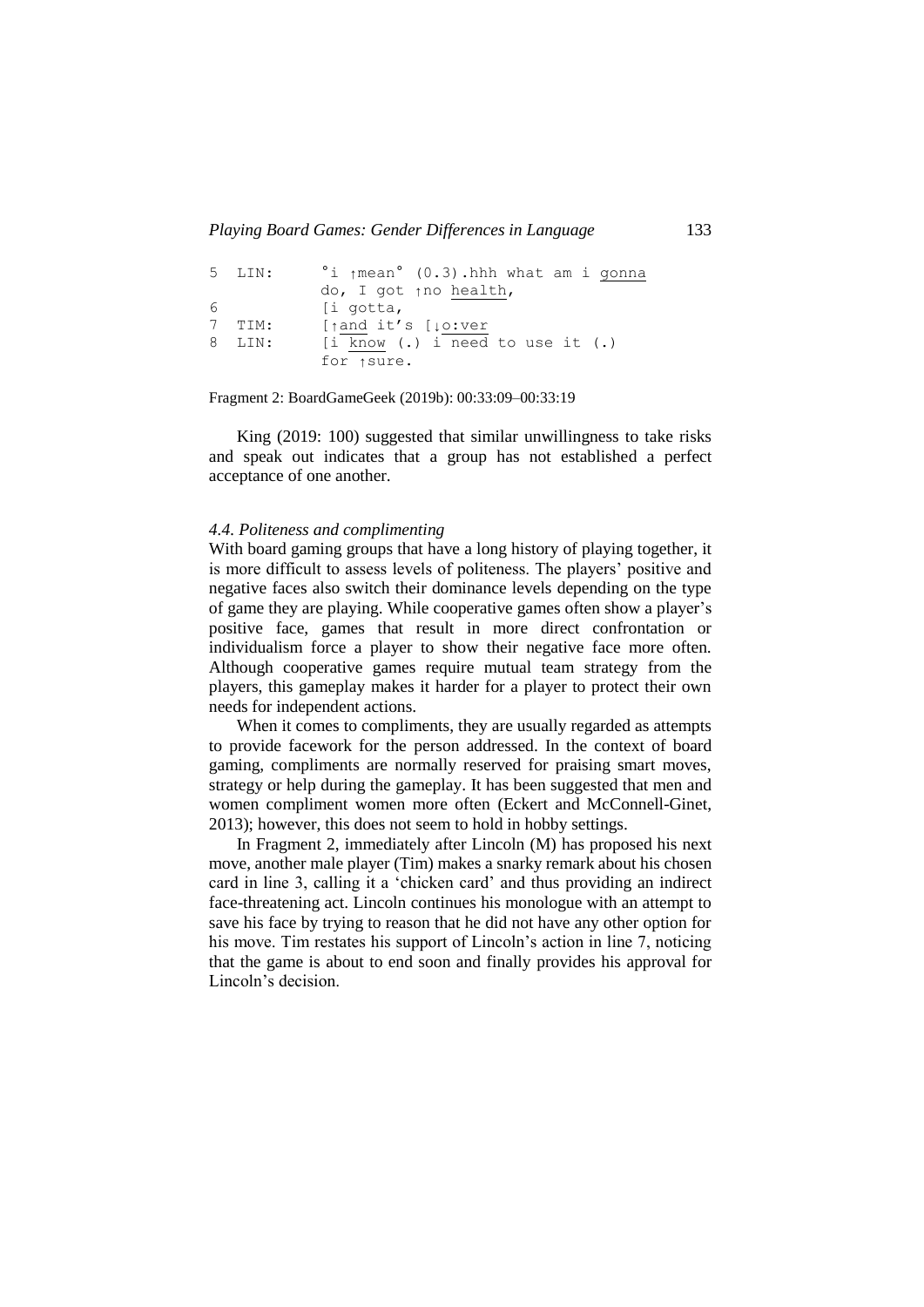A different example of facework and politeness can be seen in Fragment 3 from the same game:

| 1  | RUS:    | a[nd then,                                                                       |
|----|---------|----------------------------------------------------------------------------------|
|    | 2 LIN:  | [the chi[p?                                                                      |
| 3  | RUS:    | [and $\uparrow$ then (.) the $\uparrow$ chip,<br>and $i$ : > $\gamma$ > $\gamma$ |
| 4  |         | the two little quys< be:cause that's<br>$f$ i:: $ve$ (0.4)                       |
| 5  |         | for $[\]$ that,                                                                  |
| 6  | LIN:    | [WOOhhh!                                                                         |
|    |         | 7 RUS: [an' that's (should) have, three -                                        |
| 8  | LIN:    | [FANTA:STIC!]                                                                    |
| 9  |         | (1.04)                                                                           |
| 10 | NIK:    | $\textdegree$ ok $\textdegree$ e: $\textdegree$ i $\textdegree$                  |
|    | 11 LIN: | that [is $fa: nTA::STIC! =$                                                      |
|    | 12 RUS: | = that was just $\downarrow$ lu::ck =                                            |
|    | 13 NIK: | $=$ $^{\circ}$ nah $^{\circ}$ .                                                  |
|    | 14 LIN: | = NAH, it's $\uparrow$ fanta:-                                                   |
| 15 |         | >whadya mean ?< (.) that was $\uparrow$ SKILL!                                   |

Fragment 3: BoardGameGeek (2019b): 00:24:50–00:25:01

In Fragment 3 we can see Lincoln complimenting Rusty (M) for his current move in lines 8 and 11. Rusty attempts to threaten his positive face by attributing the success to the sheer luck factor in line 12. Lincoln, however, proceeds to compliment Rusty in lines 14 and 15 by stating that Rusty's skillful tactics are the major factor of his success at the end of this turn.

<span id="page-19-0"></span>Throughout the ten episodes, there were many similar examples of complimenting players for successful moves. The acceptance of a compliment did not correlate with the gender of the player but rather their peripheral or core membership in the CofP: players who could be identified as peripheral members tended not to accept the compliment and instead attributed their success to luck or other teammates. On the other hand, many players also accepted the compliment by a simple 'thank you'. Compliments almost never went unnoticed, indicating that such a form of praise is common attribute of the group's shared discourse.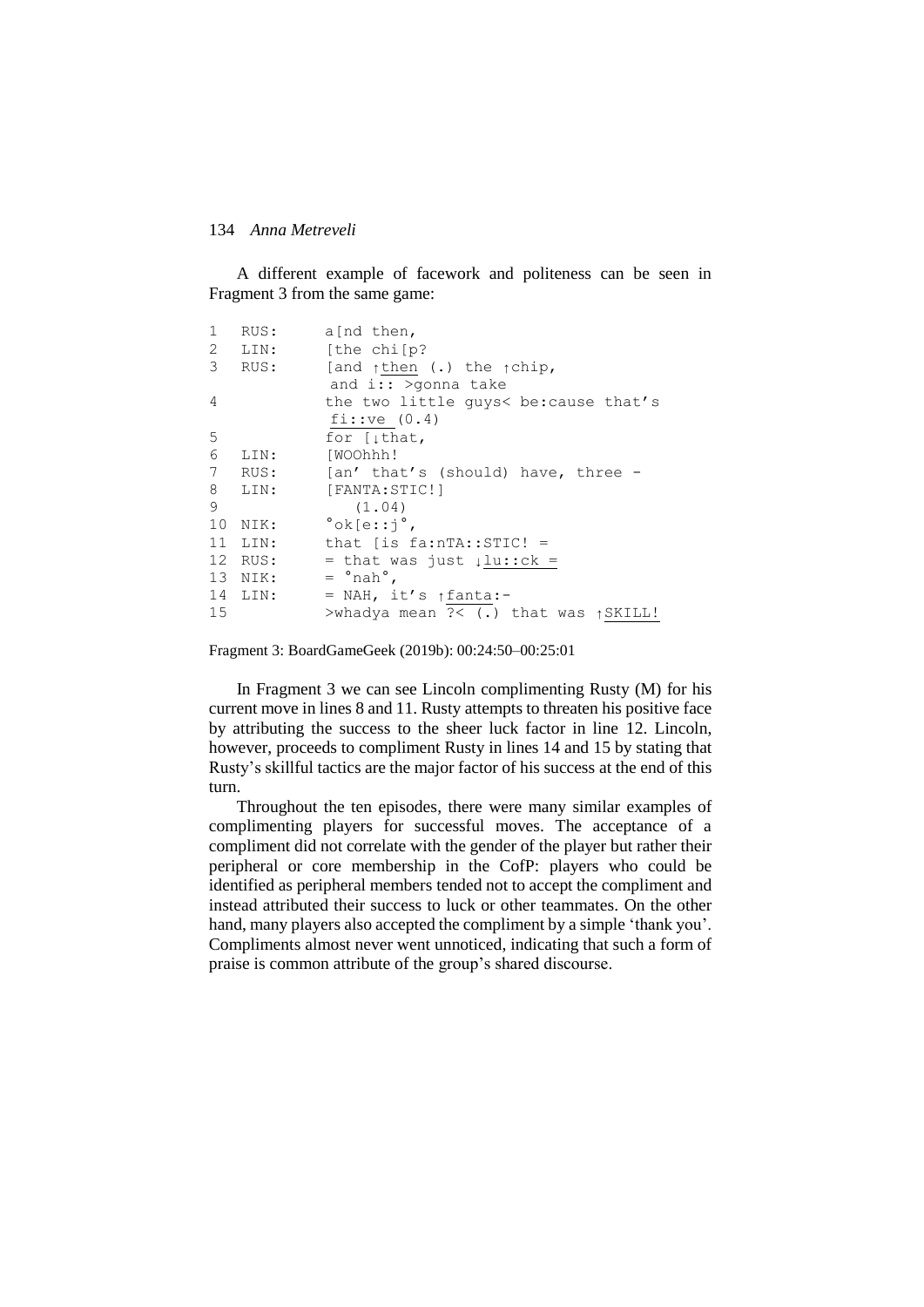#### *5. Conclusion*

I have attempted to present this case study without gender bias or a predisposition that certain behaviour is typically male or female. In the beginning, I assumed that there would be no significant difference in the language behaviour of male and female players who belonged to the same community of practice. Even though I tried to be as objective as possible, some points may be selective and expose my own interpretation or previously acquired stereotypes. The selected group is appropriate for this study since most players are known to each other, married or in a relationship, or have been playing together for some time. Thus, I had a chance to investigate not only the board gaming community of practice, but also smaller, tighter-knit communities of practice, such as Nikki and Lincoln, who have overlapping memberships in several communities of practice.

When it comes to future possibilities of or applications for this research, it would be beneficial to produce a similar study of offline board gaming groups to witness the early emergence of communities of practice. My data clearly shows that male gamers usually explain the rules of the board games, but since this study only used data from YouTube and the same board gaming group, it would be interesting to see if this pattern holds for offline board gaming groups, as well as whether there would be a certain or more frequent correlation between rule-explainers and gender.

My investigation into verbosity in language and gender within the board gaming community of practice shows that there are no apparent language and gender differences among board game players, suggesting that the verbosity differences within the board gaming CofP can be explained by a person's belonging to either peripheral or core memberships. Most language patterns that could be characterized as either 'masculine' or 'feminine' were connected to these types of memberships, rather than to gender. Many behavioural and language patterns could also be explained by the nature of the game the group was playing at the time. Thus, cooperative games required more stereotypical female communication features from all the players, while competitive games showed similar levels of competitiveness from both male and female players.

However, every female player within this group usually had a peripheral membership in the group, even despite the fact that some female players (e.g. Nikki) were the so-called 'old-timers' of the group. The only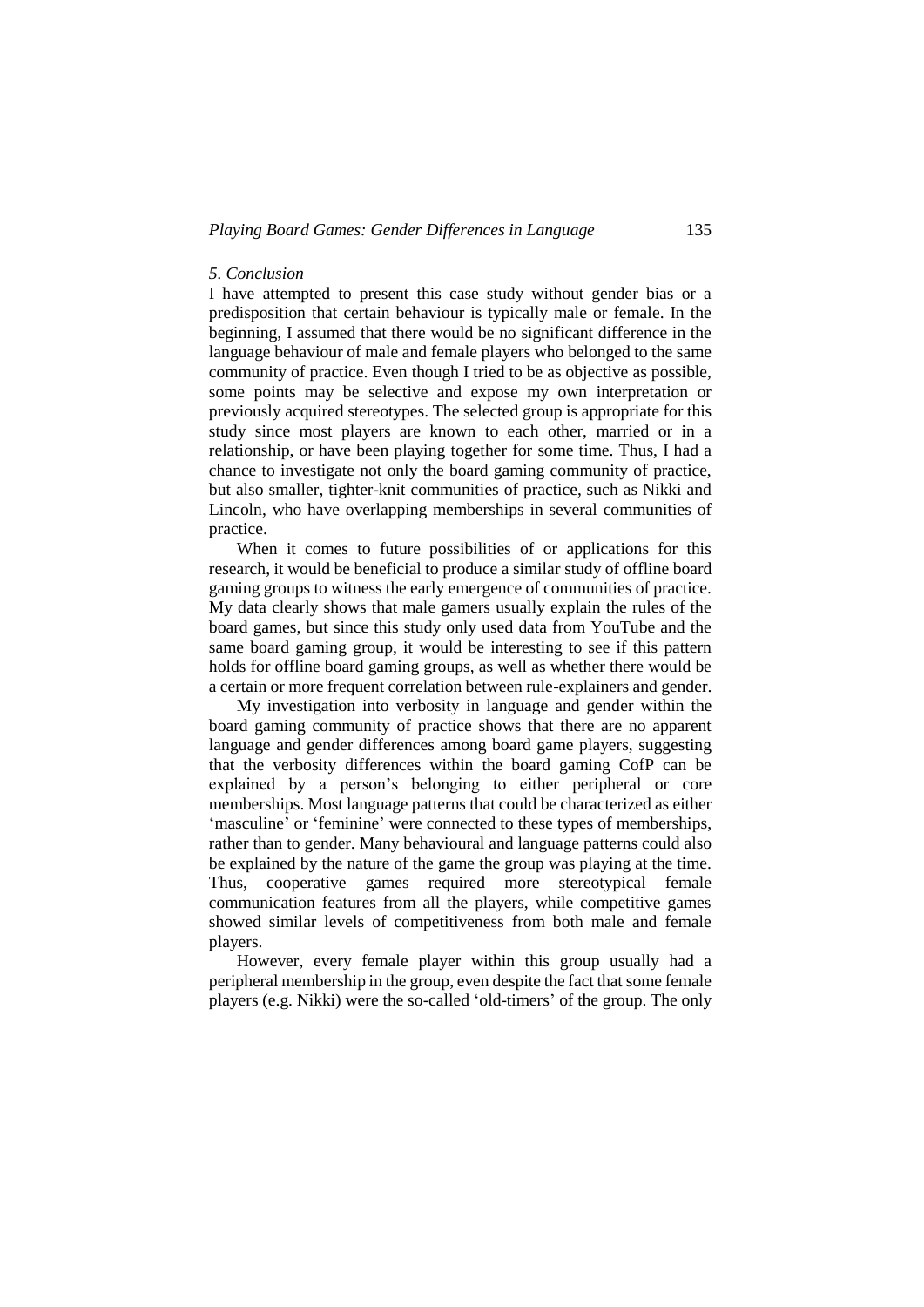exception was Deborah (F), who, although she was a newly invited guest player, showed a lot of behaviour characteristic for a core member of the group. This, of course, could be explained by her Hollywood celebrity status, which could immediately bring her into core membership status in every CofP.

Finally, I also suggest investigating language within all-female or allmale board gaming groups as a possible subject for future research. Currently, it is problematic to find this on YouTube, since most board gaming channels are trying to be inclusive and avoid hosting all-male gaming events in favor of mixed-gender settings. All-female board gaming groups are also rare to find offline, so finding and investigating language used by an all-female board gaming community of practice would be an interesting research task.

#### *References*

*Primary Sources*

- BoardGameGeek. 2018a. *Pioneers - GameNight! Se5 Ep24 - How to Play and Playthrough* [video]. YouTube. Accessed 20 October 2020. https://youtu.be/SqV9eesGlD4.
- BoardGameGeek. 2018b. *CrossTalk - GameNight! Se5 Ep29 - How to Play and Playthrough* [video]. YouTube. Accessed 20 October 2020. https://youtu.be/aihXnYnsN-I.
- BoardGameGeek. 2019a. *Tumblin' Dice - GameNight! Se6 Ep49 - How to Play and Playthrough* [video]. YouTube. Accessed 20 October 2020. https://youtu.be/Y7iZQFpqMpw.
- BoardGameGeek. 2019b. *Dungeon Academy - GameNight! Se7 Ep28 - How to Play and Playthrough* [video]. YouTube. Accessed 20 October 2020. https://youtu.be/vlDmk-T9BWs.
- BoardGameGeek. 2019c. *Foodies - GameNight! Se7 Ep33 - How to Play and Playthrough* [video]. YouTube. Accessed 20 October 2020. https://youtu.be/bl5t9blRv9s.
- BoardGameGeek. 2020a. *Vinyl - GameNight! Se7 Ep43 - How to Play and Playthrough* [video]. YouTube. Accessed 20 October 2020. https://youtu.be/E3UVq29ZU-g.
- BoardGameGeek. 2020b. *Heul Doch! Mau Mau - GameNight! Se7 Ep46 - How to Play and Playthrough* [video]. YouTube. Accessed 20 October 2020. https://youtu.be/NxI\_DYGdfs0.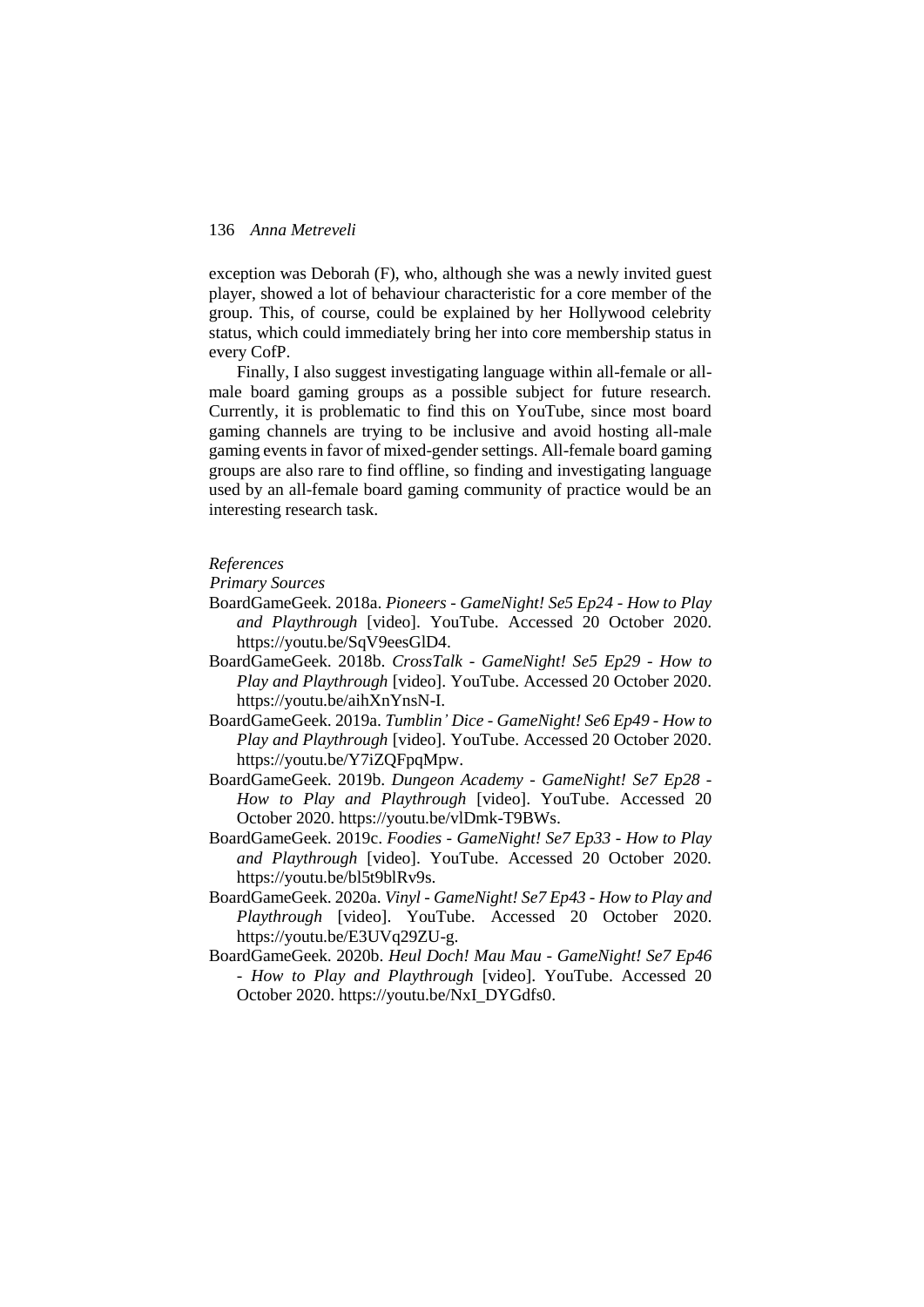- BoardGameGeek. 2020c. *It's a Wonderful World - GameNight! Se7 Ep48 - How to Play and Playthrough* [video]. YouTube. Accessed 20 October 2020. https://youtu.be/Kq72zO3SYd0.
- BoardGameGeek. 2020d. *Copenhagen: Roll & Write - GameNight! Se7 Ep50 - How to Play and Playthrough* [video]. YouTube. Accessed 20 October 2020. https://youtu.be/IePer3gUr7E.
- BoardGameGeek. 2020e. *Sherlock: Death on the 4th of July - GameNight! Se7 Ep51 - How to Play and Playthrough* [video]. YouTube. Accessed 20 October 2020. https://youtu.be/XS1iYL3cG1w.
- *Secondary Sources*
- Adler, Patricia A., Steven J. Kless, and Peter S. Adler. 1992. Socialization to gender roles: Popularity among elementary school boys and girls. *Sociology of Education* 65(3): 169–187*.*
- Boardgamegeek. 2014. *The Geek Annual User POLL 2013: Results & Analysis*. Accessed 20 October 2020. https://boardgamegeek.com/geeklist/169101/geek-annual-user-poll-2013-results-analysis.
- Boardgamegeek. 2018. *The Geek Annual User POLL 2018: Results & Analysis*. Accessed 20 October 2020. [https://boardgamegeek.com/geeklist/239279/geek-annual-user-poll-](https://boardgamegeek.com/geeklist/239279/geek-annual-user-poll-2018-results-analysis)[2018-results-analysis.](https://boardgamegeek.com/geeklist/239279/geek-annual-user-poll-2018-results-analysis)
- Brown, Penelope, and Stephen C. Levinson. 1987. *Politeness: Some universals in language usage*. Cambridge: Cambridge University Press.
- Bucholtz, Mary. 1999. 'Why be normal?': Language and identity practices in a community of nerd girls. *Language in Society* 28(2): 203–223.
- Cameron, Deborah. 2007. *The myth of Mars and Venus.* Oxford: Oxford University Press*.*
- Cheng, Yi-Chun. 2018. "*The effect of using board games in reducing language anxiety and improving oral performance*." MA diss., University of Mississippi.
- Dartigues, Jean François, Alexandra Foubert-Samier, Mélanie Le Goff, Mélanie Viltard, Hélène Amieva, Jean Marc Orgogozo, Pascale Barberger-Gateau, Catherine Helmer. 2013. Playing board games, cognitive decline and dementia: a French population-based cohort study. *BMJ Open* 3(8): n. pag. doi: 10.1136/bmjopen-2013-002998.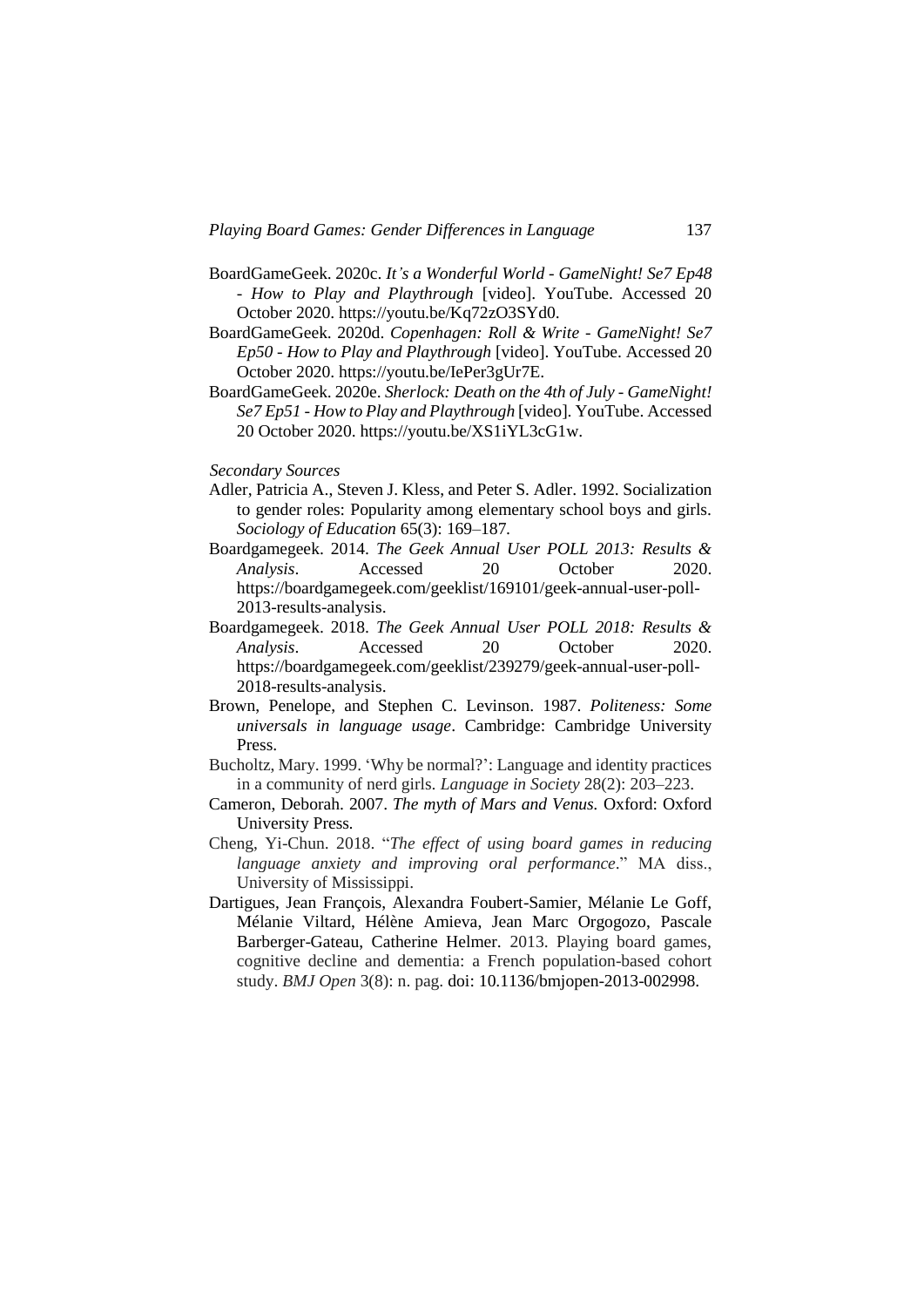- Eckert, Penelope, and Sally McConnell-Ginet 2013. *Language and gender.* Cambridge: Cambridge University Press.
- Ehrlich, Susan, Miriam Meyerhoff, and Janet Holmes. 2014. *The handbook of language, gender, and sexuality.* 2nd ed. Hoboken, NJ: Wiley-Blackwell.
- Ehrlich, Susan. 1999. Communities of practice, gender, and the representation of sexual assault. *Language in Society* 28: 239–256.
- Evaldsson, Ana-Carita. 2004. Shifting moral stances: Morality and gender in same-sex and cross-sex game interaction. *Research on Language and Social Interaction* 37(3): 331–363.
- Freed, A. F. 1999. Communities of practice and pregnant women: Is there a connection? *Language in Society* 28: 257–271.
- Gauthier, Andrea, Pamela M. Kato, Kim C. M. Bul, Ian Dunwell, Aimee Walker-Clarke, and Petros Lameras. 2019. Board games for health: A systematic literature review and meta-analysis. *Games for Health Journal* 8(2): 85–100.
- Ghory, Imran. 2004. *Reinforcement learning in board games*. Working Paper. Bristol: University of Bristol.
- Goffman, Erving. 1967. On face-work: An analysis of ritual elements in social interaction. In *Interaction ritual: Essays in face-to-face behavior*, edited by Erving Goffman, 5–45. New York: Pantheon.
- Greenberg, Bradley S., John Sherry, Kenneth Lachlan, Kristen Lucas, and Amanda Holmstrom. 2010. Orientations to video games among gender and age groups. *Simulation & Gaming* 41(2), 238–259. https://doi.org/10.1177/1046878108319930.
- Harness Goodwin, Marjorie. 2001. Organizing participation in cross-sex jump rope: Situating gender differences within longitudinal studies of activities. *Research on Language and Social Interaction* 34(1): 75– 106.
- Holmes, Janet, and Miriam Meyerhoff. 1999. The community of practice: Theories and methodologies in language and gender research. *Language in Society* 28(2): 173–183.
- Integrated Wave Technologies, Inc. n.d. *VoxSort Auto Speaker Diarization Software*. Accessed 20 October 2020. https://play.google.com/store/apps/details?id=com.iwt.android.voxso rt.beta&gl=US.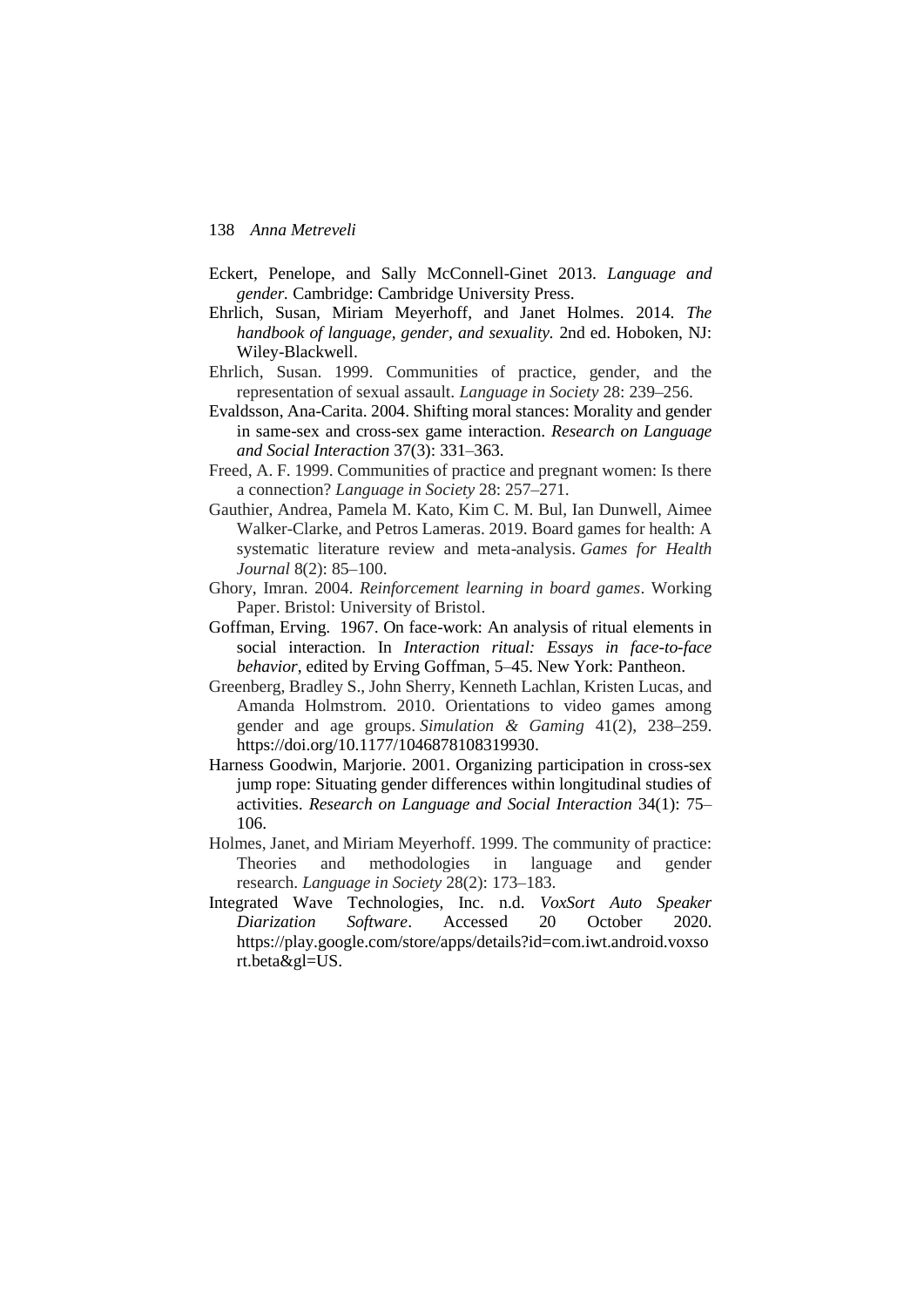- James, Deborah, and Janice Drakich. 1993. Understanding gender differences in amount of talk: A critical review of research. In *Gender and conversational interaction*, edited by Deborah Tannen, 281–312. Oxford: Oxford University Press.
- Jefferson, Gail. 2004. Glossary of transcript symbols with an introduction. In *Conversation analysis: Studies from the first generation*, edited by Gene H. Lerner, 13–31. Amsterdam: John Benjamins. https://doi.org/10.1075/pbns.125.02jef.
- King, Brian Walter. 2019. *Communities of practice in language research: A critical introduction*. London: Routledge.
- Lakoff, Robin. 1972. Language in context. *Language* 48(4): 907–927.
- Laski, Elida V., and Robert S. Siegler. 2014. Learning from number board games: You learn what you encode. *Developmental psychology* 50(3): 853–864.
- Lave, Jean. 1988. *Cognition in practice: Mind, mathematics and culture in everyday life*. Cambridge: Cambridge University Press. https://doi.org/10.1017/CBO9780511609268.
- Leet-Pellegrini, Helena M. 1980. Conversational dominance as a function of gender and expertise. In *Language: Social psychological perspectives*, edited by Howard Giles, W. Peter Robinson, and Philip M. Smith, 97–104. New York: Pergamon Press.
- Lever, Janet. 1976. Sex differences in the games children play. *Social problems* 23(4): 478–487.
- Matorin, Abigail I., and John R. McNamara. 1996. Using board games in therapy with children. *International Journal of Play Therapy* 5(2): 3– 16. https://doi.org/10.1037/h0089022.
- Nerdist. 2018. CelebriD&D with Terry Crews. [video]. YouTube. Accessed 20 October 2020. https://youtu.be/1ntfXLb5eFk.
- Newon, Lisa. 2011. Multimodal creativity and identities of expertise in the digital ecology of a World of Warcraft guild. *Digital discourse: Language in the new media*, edited by Crispin Thurlow, and Kristine Mroczek, 131–153. Oxford: Oxford University Press. DOI:10.1093/acprof:oso/9780199795437.003.0007.
- Newon, Lisa. 2016. Online multiplayer games. In *The Routledge handbook of language and digital communication*, edited by Alexandra Georgakopoulou, and Tereza Spilioti, 289–304. New York: Routledge.